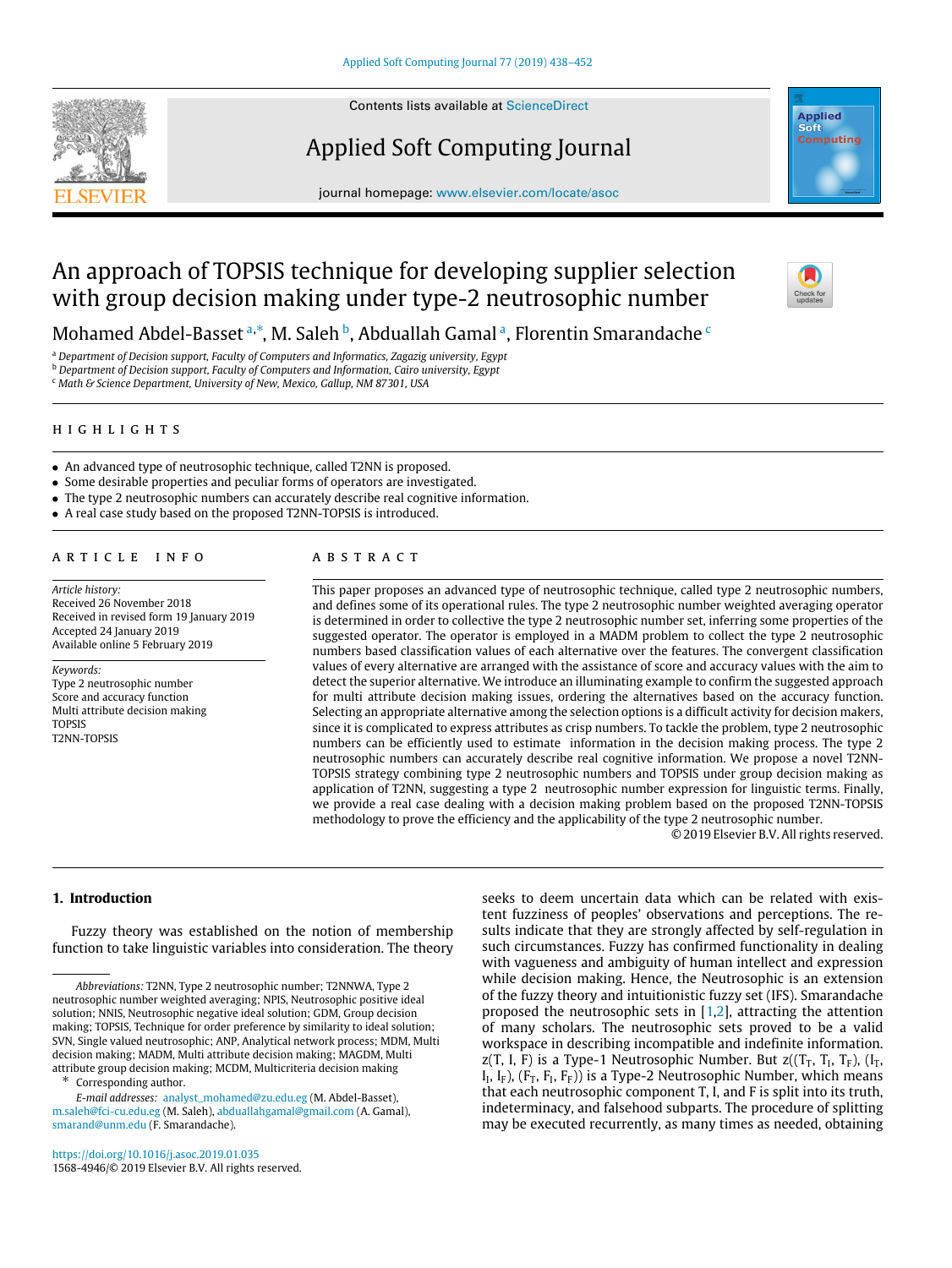a general Type-n Neutrosophic Number, for any integer *n* ≥ 1. Here, we use the type 2 neutrosophic number as advancement of neutrosophic number to solve MCDM problems.

A neutrosophic set has more possibility strength than other forming mathematical apparatus, such as fuzzy set [[3\]](#page-14-2), interval valued intuitionistic fuzzy set (IVIFS) [\[4\]](#page-14-3) or IFS [\[5](#page-14-4)]. Smarandache combined the degree of indeterminacy as independent element in IFS and defined the neutrosophic set [\[6\]](#page-14-5) as a generalization of IFSs. Georgiev [\[7\]](#page-14-6) questioned that the neutrosophic logic is qualified for preserving formal operators, since there is no standardization base for the elements T, I and F. However, fuzzy sets and IFSs cannot deal with certain types of uncertain information, such as incompatible, indefinite, or incomplete information. Smarandache [\[8\]](#page-14-7) recognized neutrosophic set as a generalization of IFS, which performs a significant role to transact unclear, unpredictable and indeterminate information in the real world. The truth, indeterminacy and falsity degrees exist in the non-standard item interval suitable for each element of the universe [\[8](#page-14-7)]. In these days, Neutrosophic received attentions from many researches were proceed to develop, improve and expand the neutrosophic theory [[9–](#page-14-8) [16](#page-14-9)]. The neutrosophic set expanded to many branches, such as topology, image conversion or social science. We used single valued neutrosophic set [\[17](#page-14-10)] (SVNS), a subclass of neutrosophic set, in which every component of the universe is described by the truth, indeterminacy and falsity memberships existing in the actual unit interval. Liu and Liu [[18\]](#page-14-11) introduced neutrosophic number generalized weighted power averaging operator (NNGWPAO) and suggested a MAGDM strategy in neutrosophic number environment. Peng et al. [\[19](#page-14-12)] suggested a MAGDM strategy constructed on neutrosophic number generalized hybrid weighted averaging operator. Ye [[20\]](#page-14-13) introduced weighted arithmetic average operator for simplified neutrosophic sets. Hence, we will refer to TOPSIS methodology that is a widespread strategy to transact MAGDM. TOPSIS [[21\]](#page-14-14) helps choosing the best selection, which is the nearest to the quixotic solution and the farthest from the negative quixotic solution. Information of attributes that aggregated from experts and decision maker/makers is the base of the TOPSIS strategy. In crisp setting, an extended TOPSIS strategy for MAGDM under GDM was established by Shih [\[22\]](#page-14-15). A TOPSIS strategy for group decision making was suggested by Hatami [\[23\]](#page-14-16). Ravasan et al. [[24\]](#page-14-17) developed a fuzzy TOPSIS strategy for an e-banking outsourcing strategy selection in fuzzy environment. Banaeian et al. [[25\]](#page-14-18) introduced a fuzzy TOPSIS for GDM for green supplier selection for an actual company from the agri-food sector. In intuitionistic fuzzy environment, Büyüközkan et al. [[26](#page-14-19)] elaborated an MAGDM for supplier election with TOPSIS strategy. Gupta et al. [\[27\]](#page-14-20) established a protracted TOPSIS method under interval-valued intuitionistic fuzzy environment.Wang et al. [\[28\]](#page-14-21) suggested a TOPSIS strategy for MAGDM in single valued neutrosophic environment. Ju et al. [[29\]](#page-14-22) propounded a TOPSIS strategy for MAGDM established on SVN linguistic numbers. A TOPSIS strategy was presented in neutrosophic cubic set environment by Pramanik et al. [\[30\]](#page-14-23). A TOPSIS strategy for MADM in bipolar neutrosophic set environment was put forward by Dey et al. [\[31](#page-14-24)]. Abdel-Basset et al. [\[32](#page-14-25)] suggested an ANP-TOPSIS strategy for supplier selection problems with interval valued neutrosophic. TOPSIS strategy is yet to approach T2NN environment. To fill the research gap, we improve a MAGDM strategy built on TOPSIS in type 2 neutrosophic number environment, namely T2NN-TOPSIS strategy to solve MAGDM issues.

Contribution of this paper:

- We state a T2NN, score function and accuracy function of T2NN, and prove its basic properties.
- We define T2NNWA to aggregate T2NN decision matrices.
- We propose linguistic terms to present T2NN.
- We suggest a tangential function to locate unidentified weights of attributes in T2NN setting.
- We develop a T2NN-TOPSIS strategy to solve MAGDM problems in T2NN environment.
- The proposed T2NN-TOPSIS is comprehensive, presenting all vague and incomplete information about all elements.
- We present an illustrative model of a MADM problem.

[Table](#page-2-0) [1](#page-2-0) below provides a literature review. Section [2](#page-1-0) introduces several basic concepts of T2NN, operations on T2NN, applications of T2NNWA operator to MADM, two properties on T2NNWA and a numerical example. Section [3](#page-9-0) clarifies the procedure for TOPSIS-T2NN methodology for the evaluation suppliers. Section [4](#page-11-0) provides a real example based on the proposed T2NN-TOPSIS strategy. Section [5](#page-12-0) concludes the research.

# **2. Preliminaries**

<span id="page-1-0"></span>We introduce several basic concepts of T2NN, operations on T2NN, applications of T2NNWA operator to MADM, and two properties on T2NNWA.

**Definition 1.** Let Z be the limited universe of discourse and F [0, 1] be the set of all triangular neutrosophic numbers on F [0, 1]. A type 2 neutrosophic number set  $(T2NNS)$ <sup>U</sup> in Z is represented by  $\tilde{U} = \left\{ \left\langle z, \tilde{T}_{\tilde{U}}(z), \tilde{I}_{\tilde{U}}(z), \tilde{F}_{\tilde{U}}(z) \mid z \in Z \right\rangle \right\}$ , where  $\tilde{T}_{\tilde{U}}(z): Z \rightarrow$  $F[0, 1], \tilde{i}_{\tilde{U}}(z): Z \rightarrow F[0, 1], \tilde{F}_{\tilde{U}}(z): Z \rightarrow F[0, 1].$  A T2NNS  $\tilde{T}_{\tilde{A}}(z) = \left(T_{T_{\tilde{U}}}(z), T_{I_{\tilde{U}}}(z), T_{F_{\tilde{U}}}(z)\right), \tilde{I}_{\tilde{U}}(z) = \left(I_{T_{\tilde{U}}}(z), I_{I_{\tilde{U}}}(z), I_{F_{\tilde{U}}}(z)\right),$  $\tilde{F}_{\tilde{U}}(z) = \left(F_{T_{\tilde{U}}}(z)\,, F_{F_{\tilde{U}}}(z)\,, F_{F_{\tilde{U}}}(z)\right)\!,$  respectively, denote the truth, indeterminacy, and falsity memberships of  $z$  in  $\tilde{U}$  and for every  $z\in Z$ :  $0\leq \tilde{T}_{\tilde{U}}\left(z\right)^{3}+\tilde{I}_{\tilde{U}}\left(z\right)^{3}+\tilde{F}_{\tilde{U}}\left(z\right)^{3}\leq 3$ ; for convenience, we consider that  $\tilde{U} = \left( \left( T_{T_{\tilde{U}}}(z), T_{I_{\tilde{U}}}(z), T_{F_{\tilde{U}}}(z) \right), \left( I_{T_{\tilde{U}}}(z), I_{I_{\tilde{U}}}(z), I_{F_{\tilde{U}}}(z) \right) \right)$  $\left(F_{T_{\tilde{U}}}\left(z\right),F_{T_{\tilde{U}}}\left(z\right),F_{F_{\tilde{U}}}\left(z\right)\right)\$  as a type 2 neutrosophic number.

<span id="page-1-1"></span>**Definition 2.** Suppose  $\tilde{U}_1 = \left\langle \left( T_{T_{\tilde{U}_1}}(z), T_{I_{\tilde{U}_1}}(z), T_{F_{\tilde{U}_1}}(z) \right), \right.$  $\left(I_{T_{\tilde{U}_1}}(z), I_{I_{\tilde{U}_1}}(z), I_{F_{\tilde{U}_1}}(z)\right), \left(F_{T_{\tilde{U}_1}}(z), F_{I_{\tilde{U}_1}}(z), F_{F_{\tilde{U}_1}}(z)\right)$  and  $\tilde{U}_2 =$  $\left\langle \left( T_{T_{\tilde{U}_2}}(z)\,,T_{I_{\tilde{U}_2}}(z)\,,T_{F_{\tilde{U}_2}}(z) \right),\left( I_{T_{\tilde{U}_2}}(z)\,,I_{I_{\tilde{U}_2}}(z)\,,I_{F_{\tilde{U}_2}}(z) \right) , \right.$  $\left(F_{T_{\tilde{U}_2}}(z)$  ,  $F_{T_{\tilde{U}_2}}(z)$  ,  $F_{F_{\tilde{U}_2}}(z)\right)$  are two T2NNS in the set real numbers. Then the procedures are defined as Eqs.  $(1)$  $(1)$  $(1)$ – $(4)$  $(4)$  in [Box](#page-2-3) [I.](#page-2-3)

The procedures defined in [Definition](#page-1-1) [2](#page-1-1) satisfy the following properties:

- 
- 1.  $\tilde{U}_1 \oplus \tilde{U}_2 = \tilde{U}_2 \oplus \tilde{U}_1$ ,  $\tilde{U}_1 \otimes \tilde{U}_2 = \tilde{U}_2 \otimes \tilde{U}_1$ ;<br>2.  $\delta(\tilde{U}_1 \oplus \tilde{U}_2) = \delta \tilde{U}_1 \oplus \delta \tilde{U}_2$ ,  $(\tilde{U}_1 \otimes \tilde{U}_2)^{\delta} = \tilde{U}_1^{\delta} \otimes \tilde{U}_2^{\delta}$  for  $\delta > 0$ ,
- and<br>
3.  $\delta_1 \tilde{U}_1 \oplus \delta_2 \tilde{U}_1 = (\delta_1 + \delta_2) \tilde{U}_1$ ,  $\tilde{U}_1^{\delta_1} \oplus \tilde{U}_1^{\delta_2} = \tilde{U}_1^{(\delta_1 + \delta_2)}$  for  $\delta_1$ ,  $\delta_2 > 0$ .

**Definition 3.** Suppose that  $\tilde{U}_1 = \left\langle \left( T_{T_{\tilde{U}_1}}(z), T_{I_{\tilde{U}_1}}(z), T_{F_{\tilde{U}_1}}(z) \right), \right.$  $\left(I_{T_{\tilde{U}_1}}(z)$  ,  $I_{I_{\tilde{U}_1}}(z)$  ,  $I_{F_{\tilde{U}_1}}(z)\right)$  ,  $\left(F_{T_{\tilde{U}_1}}(z)$  ,  $F_{I_{\tilde{U}_1}}(z)$  ,  $F_{F_{\tilde{U}_1}}(z)\right)$  are T2NNS in the set of real numbers, the score function  $S(\tilde{U}_1)$  of  $\tilde{U}_1$  is defined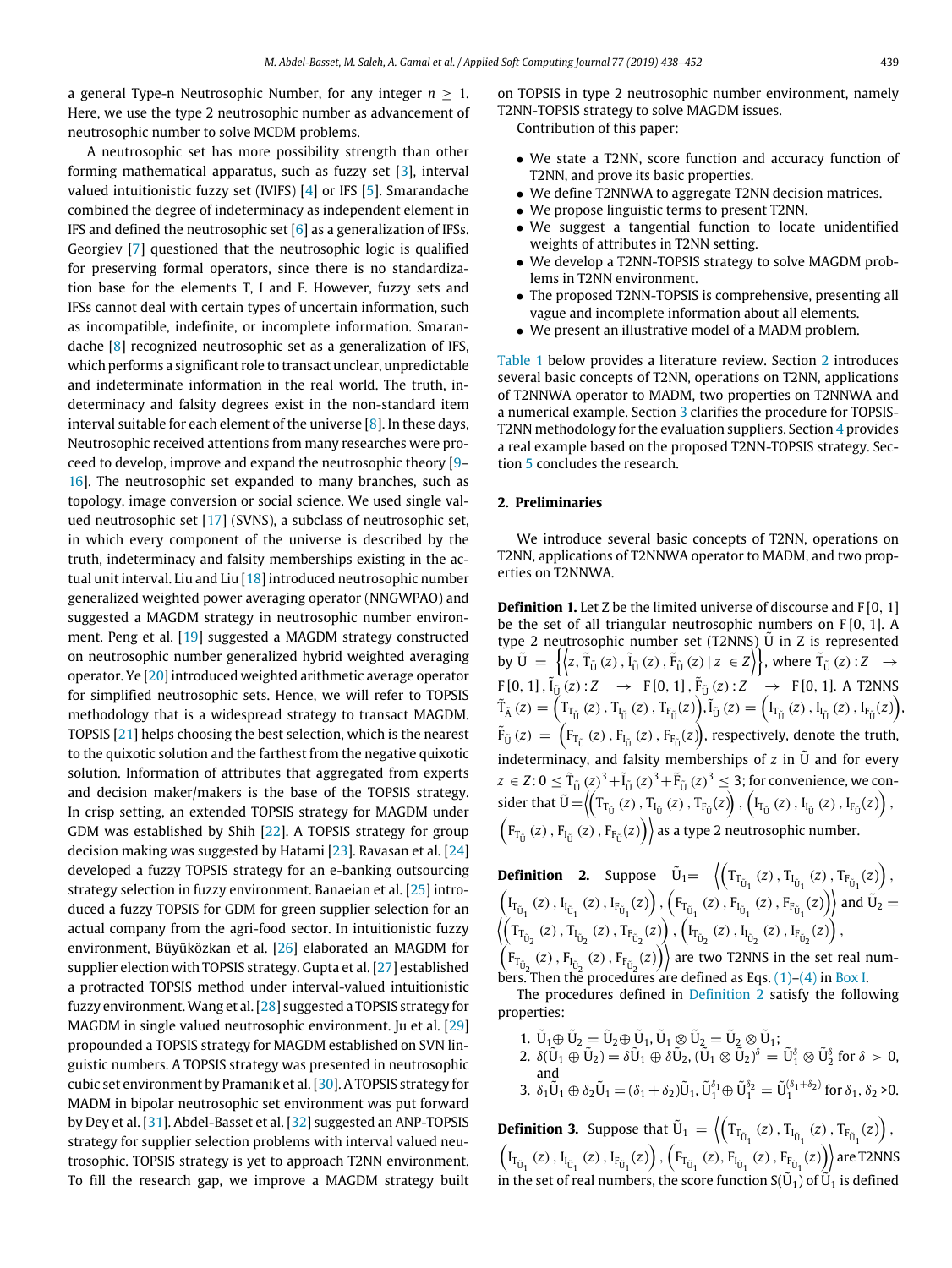<span id="page-2-0"></span>

| Table 1<br>Literature review.                |                                                                    |            |                         |                                                                                                           |
|----------------------------------------------|--------------------------------------------------------------------|------------|-------------------------|-----------------------------------------------------------------------------------------------------------|
| References                                   | Methods                                                            | <b>GDM</b> | Application<br>type     | Objective of the study                                                                                    |
| Peng, X. and J.<br>Dai [33]                  | SVN-TOPSIS                                                         |            | Methodology<br>proposal | A new axiomatic definition of<br>single-valued neutrosophic<br>distance measure and<br>similarity measure |
| Pouresmaeil. H<br>et al. $[34]$              | <b>TOPSIS and SVN</b>                                              | X          | Methodology<br>proposal | Multiple attribute decision<br>making                                                                     |
| Selvachandran.<br>G., et al. [35]            | TOPSIS-MDM-SVN Sets                                                |            | Methodology<br>proposal | New aggregation operator<br>proposal                                                                      |
| Biswas, P., et al.<br>$[36]$                 | Neutrosophic TOPSIS                                                | X          | Methodology<br>proposal | New aggregation operator<br>proposal                                                                      |
| Biswas, P., et al.<br>$[37]$                 | TOPSIS for MAGDM under<br><b>SVN</b>                               | X          | Methodology<br>proposal | A new strategy for MAGDM<br>problems                                                                      |
| Broumi, S., et al.<br>$[38]$                 | <b>TOPSIS method for MADM</b><br>based on interval<br>neutrosophic |            | Methodology<br>proposal | TOPSIS solve the MADM                                                                                     |
| Smarandache, F.<br>and S. Pramanik<br>$[39]$ | Neutrosophic under bi-polar<br>neutrosophic                        |            | Methodology<br>proposal | Select the most desirable<br>alternative                                                                  |

 $1.\,\tilde{U}_1 \oplus \tilde{U}_2$ 

$$
= \left\langle \begin{array}{c} \left( \left( T_{T_{\tilde{U}_{1}}}\left(z\right) + T_{T_{\tilde{U}_{2}}}\left(z\right) - T_{T_{\tilde{U}_{1}}}\left(z\right) . T_{T_{\tilde{U}_{2}}}\left(z\right) \right) , \left( T_{I_{\tilde{U}_{1}}}\left(z\right) + T_{I_{\tilde{U}_{2}}}\left(z\right) - T_{I_{\tilde{U}_{1}}}\left(z\right) . T_{I_{\tilde{U}_{2}}}\left(z\right) \right) , \\ \left( T_{F_{\tilde{U}_{1}}}\left(z\right) + T_{F_{\tilde{U}_{2}}}\left(z\right) - T_{F_{\tilde{U}_{1}}}\left(z\right) . T_{F_{\tilde{U}_{2}}}\left(z\right) \right) \right. \\ \left. \left. \left( I_{T_{\tilde{U}_{1}}}\left(z\right) . I_{T_{\tilde{U}_{2}}}\left(z\right) , \ I_{I_{\tilde{U}_{1}}}\left(z\right) . I_{I_{\tilde{U}_{2}}}\left(z\right) , I_{F_{\tilde{U}_{1}}}\left(z\right) . I_{F_{\tilde{U}_{2}}}\left(z\right) \right) , \left( F_{T_{\tilde{U}_{1}}}\left(z\right) . F_{T_{\tilde{U}_{2}}}\left(z\right) , F_{I_{\tilde{U}_{1}}}\left(z\right) . F_{I_{\tilde{U}_{2}}}\left(z\right) \right) \right\rangle \right\rangle \tag{1}
$$

$$
\begin{pmatrix}\n\left(\left(T_{T_{\tilde{U}_{1}}}(z), T_{T_{\tilde{U}_{2}}}(z), T_{I_{\tilde{U}_{1}}}(z), T_{F_{\tilde{U}_{1}}}(z), T_{F_{\tilde{U}_{2}}}(z)\right)\right), \\
=\n\left\{\n\left(\n\begin{pmatrix}\n\left(I_{T_{\tilde{U}_{1}}}(z) + I_{T_{\tilde{U}_{2}}}(z) - I_{T_{\tilde{U}_{1}}}(z), I_{T_{\tilde{U}_{2}}}(z)\right), \left(I_{I_{\tilde{U}_{1}}}(z) + I_{I_{\tilde{U}_{2}}}(z) - I_{I_{\tilde{U}_{1}}}(z), I_{I_{\tilde{U}_{2}}}(z)\right), \\
\left(I_{F_{\tilde{U}_{1}}}(z) + F_{F_{\tilde{U}_{2}}}(z) - I_{F_{\tilde{U}_{1}}}(z), I_{F_{\tilde{U}_{2}}}(z)\right)\n\end{pmatrix}\n\right\}\n\right\}
$$
\n
$$
\frac{1}{3. \delta\tilde{U}}
$$
\n
$$
\begin{pmatrix}\n\left(F_{T_{\tilde{U}_{1}}}(z) + F_{T_{\tilde{U}_{2}}}(z) - F_{T_{\tilde{U}_{1}}}(z), F_{T_{\tilde{U}_{2}}}(z)\right), \left(F_{I_{\tilde{U}_{1}}}(z) + F_{I_{\tilde{U}_{2}}}(z) - F_{I_{\tilde{U}_{1}}}(z), F_{I_{\tilde{U}_{2}}}(z)\right), \\
\left(F_{F_{\tilde{U}_{1}}}(z) + F_{F_{\tilde{U}_{2}}}(z) - F_{F_{\tilde{U}_{1}}}(z), F_{F_{\tilde{U}_{2}}}(z)\right)\n\end{pmatrix}
$$
\n
$$
(2)
$$

$$
= \left\langle \begin{array}{c} \left(1 - (1 - T_{T_{\tilde{U}_{1}}} (z))^{\delta}, \ 1 - (1 - T_{I_{\tilde{U}_{1}}} (z))^{\delta}, \ 1 - (1 - T_{F_{\tilde{U}_{1}}} (z))^{\delta}\right), \\ \left(\left(I_{T_{\tilde{U}_{1}}} (z)\right)^{\delta}, \left(I_{I_{\tilde{U}_{1}}} (z)\right)^{\delta}, \left(I_{F_{\tilde{U}_{1}}} (z)\right)^{\delta}\right), \\ \left(\left(F_{T_{\tilde{U}_{1}}} (z)\right)^{\delta}, \left(F_{I_{\tilde{U}_{1}}} (z)\right)^{\delta}, \left(F_{F_{\tilde{U}_{1}}} (z)\right)^{\delta}\right) \end{array} \right\rangle \text{ for } \delta > 0
$$
\n
$$
(3)
$$

4.  $\tilde{U}^{\delta}$ 

$$
\left(\left(T_{T_{\tilde{U}_{1}}}(z)\right)^{\delta}, \left(T_{I_{\tilde{U}_{1}}}(z)\right)^{\delta}, \left(T_{F_{\tilde{U}_{1}}}(z)\right)^{\delta}\right),\newline = \left\langle \left(1 - \left(1 - I_{T_{\tilde{U}_{1}}}(z)\right)^{\delta}, 1 - \left(1 - I_{I_{\tilde{U}_{1}}}(z)\right)^{\delta}, 1 - \left(1 - I_{F_{\tilde{U}_{1}}}(z)\right)^{\delta}\right), \right\rangle \text{ for } \delta > 0 \newline \left(1 - \left(1 - F_{T_{\tilde{U}_{1}}}(z)\right)^{\delta}, 1 - \left(1 - F_{I_{\tilde{U}_{1}}}(z)\right)^{\delta}, 1 - \left(1 - F_{F_{\tilde{U}_{1}}}(z)\right)^{\delta}\right) \right\rangle
$$
\n(4)

<span id="page-2-2"></span><span id="page-2-1"></span>**Box I.**

<span id="page-2-3"></span>as follows:

 $S(\tilde{U}_1) = \frac{1}{15}$ 

12

 $-\left(I_{T_{\tilde{U}_1}}(z) + 2\left(I_{I_{\tilde{U}_1}}(z)\right) + I_{F_{\tilde{U}_1}}(z)\right)$ 

 $\left(8 + \left(T_{T_{\tilde{U}_1}}(z) + 2\left(T_{I_{\tilde{U}_1}}(z)\right) + T_{F_{\tilde{U}_1}}(z)\right)\right)$ 

<span id="page-2-5"></span><span id="page-2-4"></span>
$$
-\left(F_{T_{\tilde{U}_1}}(z) + 2\left(F_{I_{\tilde{U}_1}}(z)\right) + F_{F_{\tilde{U}_1}}(z)\right) \tag{5}
$$
  

$$
A(\tilde{U}_1) = \frac{1}{4} \left\langle \left(T_{T_{\tilde{U}_1}}(z) + 2\left(T_{I_{\tilde{U}_1}}(z)\right) + T_{F_{\tilde{U}_1}}(z)\right) - \left(F_{T_{\tilde{U}_1}}(z) + 2\left(F_{I_{\tilde{U}_1}}(z)\right) + F_{F_{\tilde{U}_1}}(z)\right) \right\rangle
$$
 (6)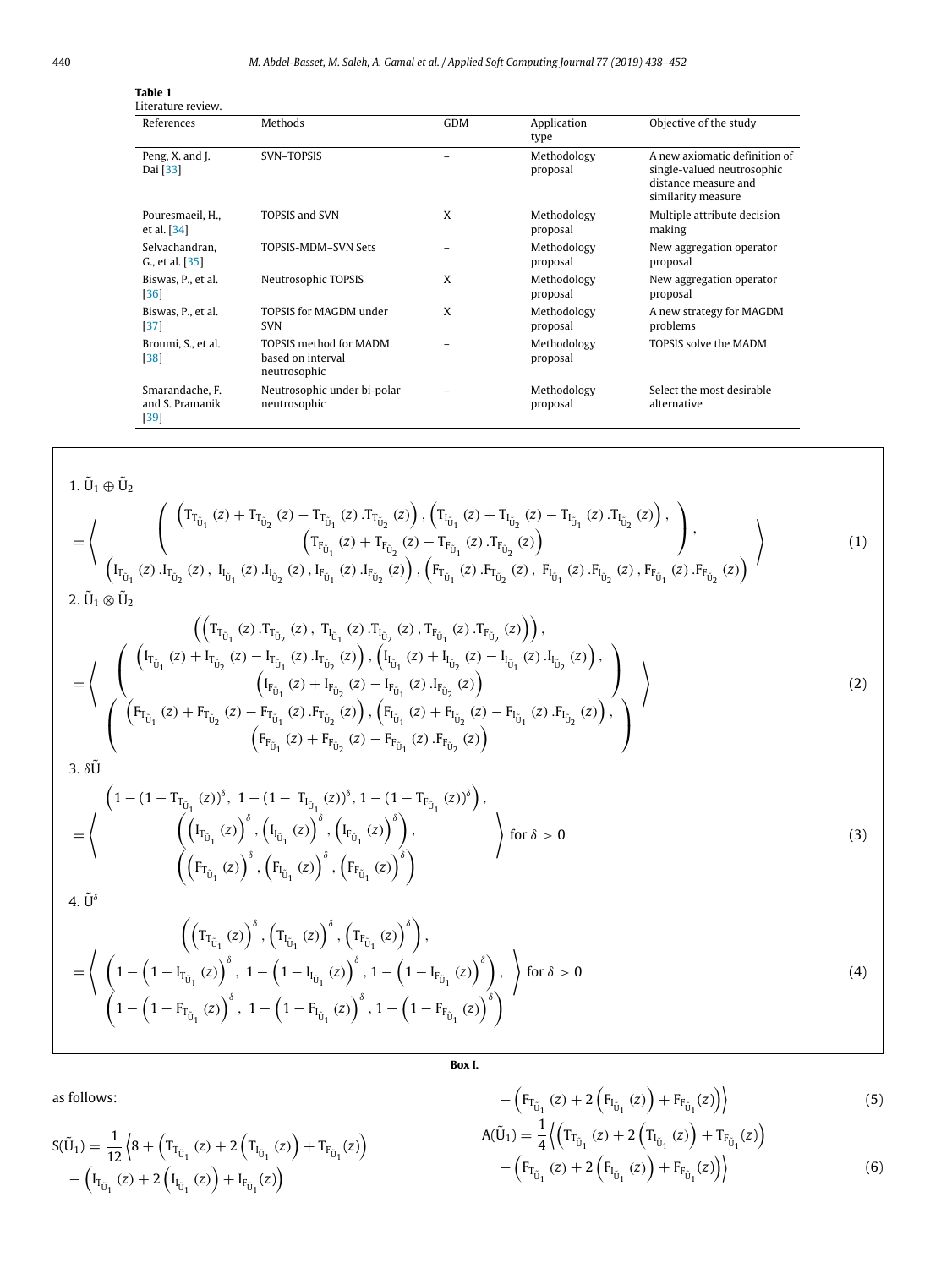T2NNWA<sub>ω</sub>(
$$
\tilde{U}_1
$$
,  $\tilde{U}_2$ , ...,  $\tilde{U}_n$ ) = ω<sub>1</sub> $\tilde{U}_1 \oplus \omega_2 \tilde{U}_2 \oplus ... \omega_n \tilde{U}_n$  =  $\bigoplus_{p=1}^n (\omega_p \tilde{U}_p)$   
\n
$$
\left(1 - \prod_{p=1}^n (1 - T_{T_p}(z))^{\omega_p}, 1 - \prod_{p=1}^n (1 - T_{I_p}(z))^{\omega_p}, 1 - \prod_{p=1}^n (1 - T_{F_p}(z))^{\omega_p}\right),
$$
\n=  
\n
$$
\left\langle \prod_{p=1}^n (I_{T_p}(z))^{\omega_p}, \prod_{p=1}^n (I_{I_p}(z))^{\omega_p}, \prod_{p=1}^n (I_{F_p}(z))^{\omega_p}\right),
$$
\n
$$
\left(\prod_{p=1}^n (F_{T_p}(z))^{\omega_p}, \prod_{p=1}^n (F_{I_p}(z))^{\omega_p}, \prod_{p=1}^n (F_{F_p}(z))^{\omega_p}\right)
$$
\n(11)

**Box II.**

<span id="page-3-3"></span>**Definition 4.** Suppose that 
$$
\tilde{U}_1 = \left\langle \left( T_{T_{\tilde{U}_1}}(z), T_{I_{\tilde{U}_1}}(z), T_{F_{\tilde{U}_1}}(z) \right), \left( F_{T_{\tilde{U}_1}}(z), F_{F_{\tilde{U}_1}}(z), F_{F_{\tilde{U}_1}}(z) \right) \right\rangle
$$
 and  $\tilde{U}_2 = \left\langle \left( T_{T_{\tilde{U}_2}}(z), T_{I_{\tilde{U}_2}}(z), T_{F_{\tilde{U}_2}}(z) \right), \left( F_{T_{\tilde{U}_2}}(z), F_{F_{\tilde{U}_2}}(z), F_{F_{\tilde{U}_2}}(z) \right) \right\rangle$  and  $\tilde{U}_2 = \left\langle \left( T_{T_{\tilde{U}_2}}(z), T_{I_{\tilde{U}_2}}(z), T_{F_{\tilde{U}_2}}(z) \right), \left( F_{T_{\tilde{U}_2}}(z), I_{I_{\tilde{U}_2}}(z), F_{F_{\tilde{U}_2}}(z) \right) \right\rangle$  are two T2NNS in the set of real numbers. Suppose that  $S(\tilde{U}_i)$  and  $A(\tilde{U}_i)$  are the score and accuracy functions of T2NNS  $\tilde{U}_i(i = 1, 2)$ , then the order relations are defined as follows:

- 1. If  $\tilde{S}(\tilde{U}_1) > \tilde{S}(\tilde{U}_2)$ , then  $\tilde{U}_1$  is greater than  $\tilde{U}_2$ , that is  $\tilde{U}_1$  is superior to  $\tilde{U}_2$ , denoted by  $\tilde{U}_1$ > $\tilde{U}_2$ ;
- 2. If  $\hat{\tilde{S}}(\tilde{U}_1)=\tilde{S}(\tilde{\tilde{U}}_2)$ ,  $\tilde{A}(\tilde{U}_1)>\tilde{A}(\tilde{U}_2)$  )then  $\tilde{U}_1$  is superior than  $\tilde{U}_2$ , that is  $\tilde{U}_1$  is superior to  $\tilde{U}_2$ , denoted by  $\tilde{U}_1$  > $\tilde{U}_2$ ;
- 3. If  $\tilde{S}(\tilde{U}_1) = \tilde{S}(\tilde{U}_2)$ ,  $\tilde{A}(\tilde{U}_1) = \tilde{A}(\tilde{U}_2)$  ) then  $\tilde{U}_1$  is equal to  $\tilde{U}_2$ , that is  $\tilde{U}_1$  is indifferent to  $\tilde{U}_2$ , denoted by  $\tilde{U}_1 = \tilde{U}_2$ ;

**Example 1.** Consider two T2NNS in the group of real numbers:  $\tilde{U}_1 = \left\langle \left( T_{T_{\tilde{U}_1}}(z), T_{I_{\tilde{U}_1}}(z), T_{F_{\tilde{U}_1}}(z) \right), \left( I_{T_{\tilde{U}_1}}(z), I_{I_{\tilde{U}_1}}(z), I_{F_{\tilde{U}_1}}(z) \right) \right\rangle,$  $\left(F_{T_{\tilde{U}_1}}(z), F_{I_{\tilde{U}_1}}(z), F_{F_{\tilde{U}_1}}(z)\right)$  and  $\tilde{U}_2 = \left(\left(T_{T_{\tilde{U}_2}}(z), T_{I_{\tilde{U}_2}}(z), T_{F_{\tilde{U}_2}}(z)\right),$  $\left(I_{T_{\tilde{U}_2}}(z), I_{I_{\tilde{U}_2}}(z), I_{F_{\tilde{U}_2}}(z)\right), \left(F_{T_{\tilde{U}_2}}(z), F_{I_{\tilde{U}_2}}(z), F_{F_{\tilde{U}_2}}(z)\right) \right) \tilde{U}_1 =$  $\langle (0.65, 0.70, 0.75), (0.20, 0.15, 0.30), (0.15, 0.20, 0.10) \rangle, \tilde{U}_2 =$  $(0.45, 0.40, 0.55), (0.35, 0.45, 0.30), (0.25, 0.35, 0.40)$ . From Eqs.  $(5)$  $(5)$  and  $(6)$ , we get the following outcomes:

- 1. Score value of  $\tilde{S}(\tilde{U}_1) = (8 + (2.8 0.8 .065))/12 =$ 0.78, and  $\tilde{S}(\tilde{U}_2) = (8 + (1.8 - 1.55 - 1.35))$  /12 = 0.58;
- 2. Accuracy value of  $A(\tilde{U}_1) = (2.8 0.65)/4 = 0.54$ , and  $A(\tilde{U}_2) = (1.8 - 1.35) / 4 = 0.11$ ; it is obvious that  $A_1 > A_2$ .

**Example 2.** Consider two T2NNS in the set of real numbers:  $\tilde{U}_1 = \langle (0.50, 0.20, 0.35), (0.30, 0.45, 0.30), (0.10, 0.25, 0.35) \rangle$  $\widetilde{U}_2 = \langle (0.15, 0.60, 0.20), (0.35, 0.20, 0.30), (0.45, 0.35, 0.20) \rangle$ . From Eqs.  $(5)$  $(5)$  and  $(6)$  $(6)$ , we obtain the following results:

- 1. Score value of  $\tilde{S}(\tilde{U}_1) = (8 + (1.25 1.5 0.95))/12 =$ 0.57, and  $\tilde{S}(\tilde{U}_2) = (8 + (1.55 - 1.05 - 1.35))/12 = 0.60;$
- 2. Accuracy value of  $A(\tilde{U}_1) = (1.25 0.95)/4 = 0.075$ , and  $A(\tilde{U}_2) = (1.55 - 1.35)/12 = 0.05$ ; it is obvious that  $A_2$  >  $A_1$ .

### *2.1. Aggregation of type 2 neutrosophic number*

In this part, we recall some basic descriptions of aggregation operators for real numbers.

<span id="page-3-0"></span>**Definition 5** ([\[40](#page-14-33)]). Suppose that  $\omega$ : (*Z*)<sup>*n*</sup>  $\rightarrow$  *Z*, and  $\alpha_p (= 1, 2, \ldots,$  $n$ ) = 1 are a group of numbers. The weighted averaging operator <span id="page-3-2"></span> $ω$ A<sub>ω</sub> is defined as:

$$
\omega A_{\omega}(\alpha_1, \alpha_2, \ldots, \alpha_n) = \sum_{p=1}^n \omega_p \alpha_p, \qquad (7)
$$

where *Z* is the set of numbers, and  $\omega = (\omega_1, \omega_2, \ldots, \omega_n)^T$  is the weight vector of  $\alpha_p$ ( $p = 1, 2, ..., n$ ) such that  $\omega_p \in [0, 1]$  $(p = 1, 2, \ldots, n)$  and  $\sum_{p=1}^{n} \omega_p = 1$ .

<span id="page-3-1"></span>**Definition 6** ([[40\]](#page-14-33)). Suppose that  $\omega$ : (*Z*)<sup>*n*</sup>  $\rightarrow$  *Z* and  $\alpha_p(p)$  =  $1, 2, \ldots, n$  are a group of numbers. The weighted averaging operator  $\omega A_{\omega}$  is defined as:

$$
\omega A_{\omega}(\alpha_1, \alpha_2, \ldots, \alpha_n) = \prod_{p=1}^n \alpha_p^{\omega_p}, \qquad (8)
$$

Where *Z* is the set of number, and  $\omega = (\omega_1, \omega_2, \ldots, \omega_n)^T$  is the weight vector of  $\alpha_p$ ( $p = 1, 2, ..., n$ ) such that  $\omega_p \in [0, 1]$  $(p = 1, 2, \ldots, n)$  and  $\sum_{p=1}^{n} \omega_p = 1$ . Based on [Definitions](#page-3-0) [5](#page-3-0) and [6,](#page-3-1) we suggest the next aggregation operator of T2NNS to be used in decision making.

**Definition 7.** Suppose that 
$$
\tilde{U}_p = \left\langle \left( T_{T_{\tilde{U}_p}}(z), T_{I_{\tilde{U}_p}}(z), T_{F_{\tilde{U}_p}}(z) \right), \left( F_{T_{\tilde{U}_p}}(z), I_{F_{\tilde{U}_p}}(z) \right), \left( F_{T_{\tilde{U}_p}}(z), F_{I_{\tilde{U}_p}}(z), F_{F_{\tilde{U}_p}}(z) \right) \right\rangle
$$
  
\n( $p = 1, 2, ..., n$ ) is a collection T2NNS in the set of numbers and

let us have T2NNWA: Θ*<sup>n</sup>* → Θ. A type 2 neutrosophic number weighted averaging (T2NNWA) operator denoted by T2NNWA  $(\tilde{U}_1, \tilde{U}_2, \ldots, \tilde{U}_n)$  is defined as T2NNWA<sub> $\omega$ </sub>

$$
(\tilde{U}_1, \ \tilde{U}_2, \ \ldots, \tilde{U}_n) = \omega_1 \tilde{U}_1 \oplus \omega_2 \tilde{U}_2 \oplus \ldots \omega_n \tilde{U}_n = \oplus_{p=1}^n (\omega_p \tilde{U}_p), \ \ (9)
$$

Where  $\omega_p \in [0, 1]$  is the weight vector of  $U_p(p = 1, 2, \ldots, n)$  such that  $\sum_{p=1}^{n} \omega_p = 1$ . If  $\omega = (1/n, 1/n, \ldots, 1/n)^T$ , then the T2NNWA  $(\widetilde{U}_1, \widetilde{U}_2, \ldots, \widetilde{U}_n)$  operator decrease to type 2 neutrosophic number averaging (T2NNA) operator: T2NNA

$$
(\tilde{\mathsf{U}}_1, \, \tilde{\mathsf{U}}_2, \, \ldots, \tilde{\mathsf{U}}_n) = \frac{1}{n} (\tilde{\mathsf{U}}_1 \oplus \tilde{\mathsf{U}}_2 \oplus \cdots \oplus \tilde{\mathsf{U}}_n) \tag{10}
$$

Now, we can enunciate the following theorem by using the basic procedures of T2NNVs expressed in [Definition](#page-1-1) [2](#page-1-1).

<span id="page-3-4"></span>**Theorem 1.** Let  $\tilde{U}_p = \{(T_{T_p}(z), T_{I_p}(z), T_{F_p}(z)), (I_{T_p}(z), I_{I_p}(z), I_{I_p}(z)\}$  $\text{Tr}_p(z)$ ),  $\left(\text{Fr}_p(z), \text{Fr}_p(z), \text{Fr}_p(z)\right)$  $\left(p = 1, 2, ..., n\right)$  *be a group T2NNS in the set of numbers. Then the combined value obtained by T2NNWA is also a T2NNV, and T2NNWA*<sub> $\omega$ </sub>( $\tilde{U}_1$ ,  $\tilde{U}_2$ , ...,  $\tilde{U}_n$ ) *is given as Eq.* ([11](#page-3-2)) *in [Box](#page-3-3) [II](#page-3-3), where*  $\omega_p \in [0, 1]$  *is the weight vector of*  $U_p(p = 1, 2, ..., n)$  *such that*  $\sum_{p=1}^{n} \omega_p = 1$ *.*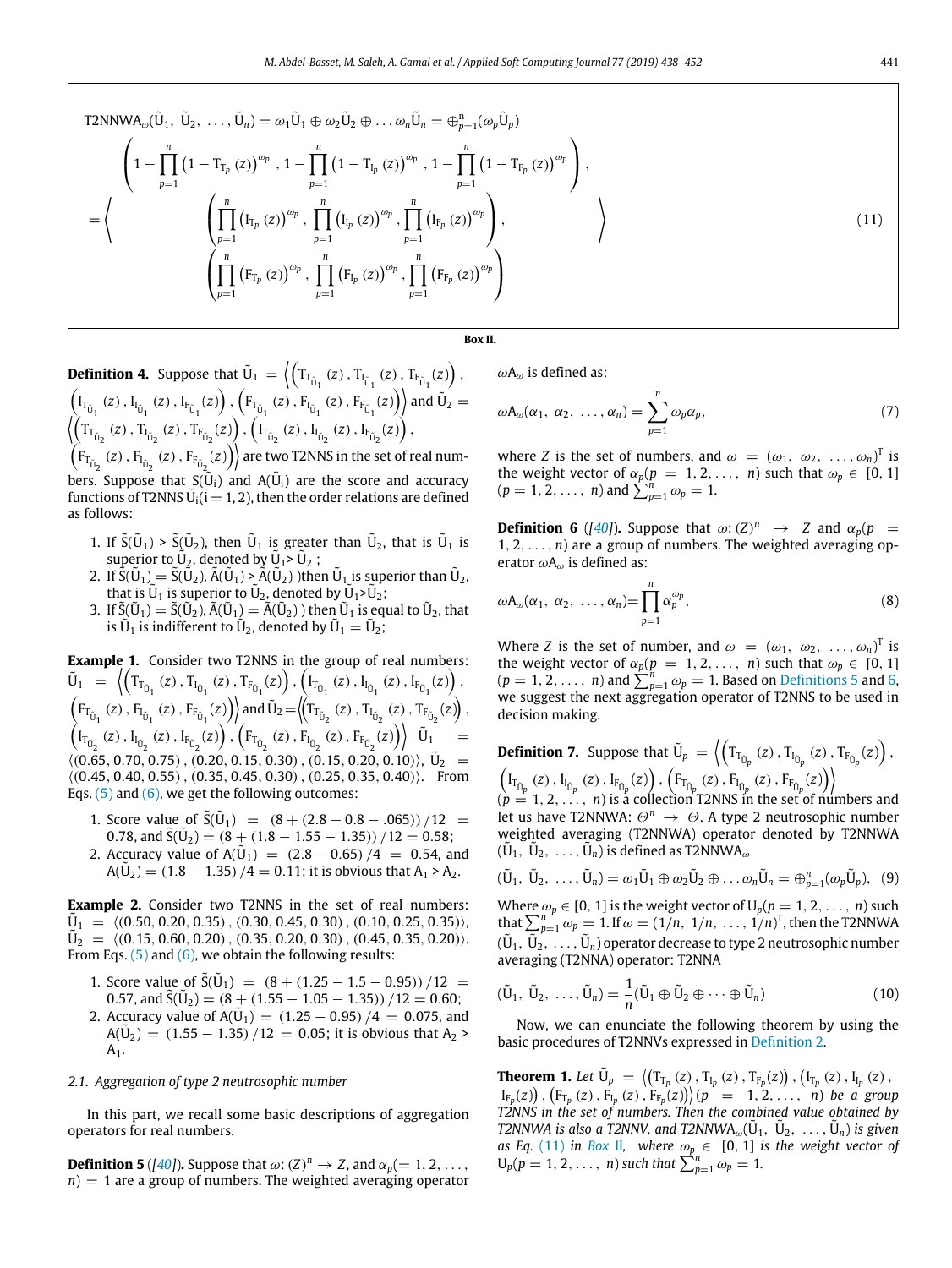$$
= \left\{ \begin{array}{c} \left(1 - \left(1 - T_{\Gamma_1}(z)\right)^{\omega_1}, 1 - \left(1 - T_{\Gamma_1}(z)\right)^{\omega_1}, 1 - \left(1 - T_{F_1}(z)\right)^{\omega_1}\right), \\ \left(\left(I_{\Gamma_1}(z)\right)^{\omega_1}, \left(I_{I_1}(z)\right)^{\omega_1}, \left(I_{F_1}(z)\right)^{\omega_1}\right), \left(\left(F_{\Gamma_1}(z)\right)^{\omega_1}, \left(F_{I_1}(z)\right)^{\omega_1}, \left(F_{F_1}(z)\right)^{\omega_1}\right) \end{array} \right\}
$$
(12)

$$
\left(1-\prod_{p=1}^{1}\left(1-{\rm T}_{\Gamma_{\!p}}\left(z\right)\right)^{\omega_{p}}\,,\,1-\prod_{p=1}^{1}\left(1-{\rm T}_{\Gamma_{\!p}}\left(z\right)\right)^{\omega_{p}}\,,\,1-\prod_{p=1}^{1}\left(1-{\rm T}_{\Gamma_{\!p}}\left(z\right)\right)^{\omega_{p}}\right),
$$

$$
= \left\langle \left( \prod_{p=1}^{1} \left( I_{T_p} (z) \right)^{\omega_p}, \prod_{p=1}^{1} \left( I_{I_p} (z) \right)^{\omega_p}, \prod_{p=1}^{1} \left( I_{F_p} (z) \right)^{\omega_p} \right), \right\}
$$
\n
$$
\left( \prod_{p=1}^{1} \left( F_{T_p} (z) \right)^{\omega_p}, \prod_{p=1}^{1} \left( F_{I_p} (z) \right)^{\omega_p}, \prod_{p=1}^{1} \left( F_{F_p} (z) \right)^{\omega_p} \right)
$$
\n(13)

<span id="page-4-3"></span><span id="page-4-1"></span><span id="page-4-0"></span>**Box III.**

<span id="page-4-2"></span>
$$
\begin{split}\n\oplus_{p=1}^{2} (\omega_{p} \tilde{U}_{p}) &= \omega_{1} \tilde{U}_{1} \oplus \omega_{2} \tilde{U}_{2} \\
&= \left\{ \begin{array}{l} \left( (I_{T_{1}}(z))^{o_{1}}, \, (I_{T_{1}}(z))^{o_{2}}, \, (I_{F_{1}}(z))^{o_{1}}, \, (I_{F_{1}}(z))^{o_{1}}, \, (I_{F_{1}}(z))^{o_{1}}, \, (I_{F_{1}}(z))^{o_{1}} \right) \\ \left( (I_{T_{2}}(z))^{o_{2}}, \, (I_{T_{2}}(z))^{o_{2}}, \, (I_{T_{2}}(z))^{o_{2}}, \, (I_{T_{2}}(z))^{o_{2}}, \, (I_{T_{2}}(z))^{o_{2}}, \, (I_{F_{2}}(z))^{o_{2}} \right) \end{array} \right\} \\
\begin{array}{l} \left( (I_{T_{1}}(z))^{o_{1}}, \, (I_{T_{1}}(z))^{o_{2}}, \, (I_{T_{2}}(z))^{o_{2}}, \, (I_{T_{2}}(z))^{o_{2}}, \, (I_{T_{2}}(z))^{o_{2}}, \, (I_{T_{2}}(z))^{o_{2}} \right) \end{array} \right\}\n\end{split}
$$
\n
$$
\begin{array}{l} \left( (I_{T_{1}}(z))^{o_{1}}, \, (I_{T_{2}}(z))^{o_{2}}, \, (I_{T_{2}}(z))^{o_{2}}, \, (I_{T_{2}}(z))^{o_{2}}, \, (I_{T_{2}}(z))^{o_{2}} \right) \right\} \\
&= \left\{ \begin{array}{l} \left( (I_{-}(I - T_{T_{1}}(z))^{o_{1}}) \cdot (1 - (I - T_{T_{2}}(z))^{o_{2}}) \right) \\ \left( (I_{-}(I - T_{T_{1}}(z))^{o_{1}}) \cdot (1 - (I - T_{T_{2}}(z))^{o_{2}}) \right) \\ \left( (I_{-}(I - T_{T_{1}}(z))^{o_{1}}) \cdot (1 - (I - T_{T_{2}}(z))^{o_{2}}) \right) \cdot (I_{T_{1}}(z) \right) \end{array} \right\} \\
\left( (I_{T_{1}}(z))^{o_{1}}(I_{T_{2}}(z))
$$

## **Box IV.**

<span id="page-4-5"></span>**Proof.** We verify the theorem by mathematical induction.

1. When  $n = 1$ , it is a normal case. We mention it here for clarification only (see Eqs. ([12\)](#page-4-0) and [\(13\)](#page-4-1) in [Box](#page-4-2) [III](#page-4-2)).

Consequently, the theorem is true for  $n = 1$ .

2. When  $n = 2$ , we have Eqs.  $(14)$  $(14)$  $(14)$  and  $(15)$  in [Box](#page-4-5) [IV](#page-4-5). Consequently, the theorem is true for  $n = 2$ .

3. When  $n = k$ , we suppose that Eq. [\(11\)](#page-3-2) is also true.

Then, T2NNWA ( $\tilde{U}_1, \ \tilde{\tilde{U}}_2, \ \ldots, \tilde{U}_k$ ) is given as Eq. [\(16\)](#page-5-0) in [Box](#page-5-1) [V.](#page-5-1) 4. When  $n = k+1$ , we have  $T2NNWA(\tilde{U}_1, \tilde{U}_2, \ldots, \tilde{U}_{k+1})$  given as Eq. [\(17\)](#page-5-2) in [Box](#page-5-3) [VI](#page-5-3).

We notice that the theorem is true for  $n = k + 1$ . So, by mathematical induction, we can say that Eq. ([11](#page-3-2)) holds for all values of *n*. As the components of all three membership functions <span id="page-4-4"></span>of  $\tilde{U}_p$  belong to [0, 1], the following relations are valid:

$$
0 \leq \left(1 - \prod_{p=1}^{k} (1 - T_{F_p} (z))^{\omega_p} \right) \leq 1, \ 0 \leq \left(\prod_{p=1}^{k} (I_{F_p} (z))^{\omega_p} \right) \leq 1, \ 0 \leq \left(\prod_{p=1}^{k} (F_{F_p} (z))^{\omega_p} \right) \leq 1.
$$
\n(18)

It follows that this relation completes the proof of [Theorem](#page-3-4) [1](#page-3-4).

$$
\begin{aligned}0\!\le\!\left\langle\left(1-\prod_{p=1}^{k}\left(1-T_{F_p}\left(z\right)\right)^{\omega_p}\right)+\left(\prod_{p=1}^{k}\left(I_{F_p}\left(z\right)\right)^{\omega_p}\right)\right.\\+\left.\left(\prod_{p=1}^{k}\left(F_{F_p}\left(z\right)\right)^{\omega_p}\right)\right\rangle\!\le\!3.\end{aligned}
$$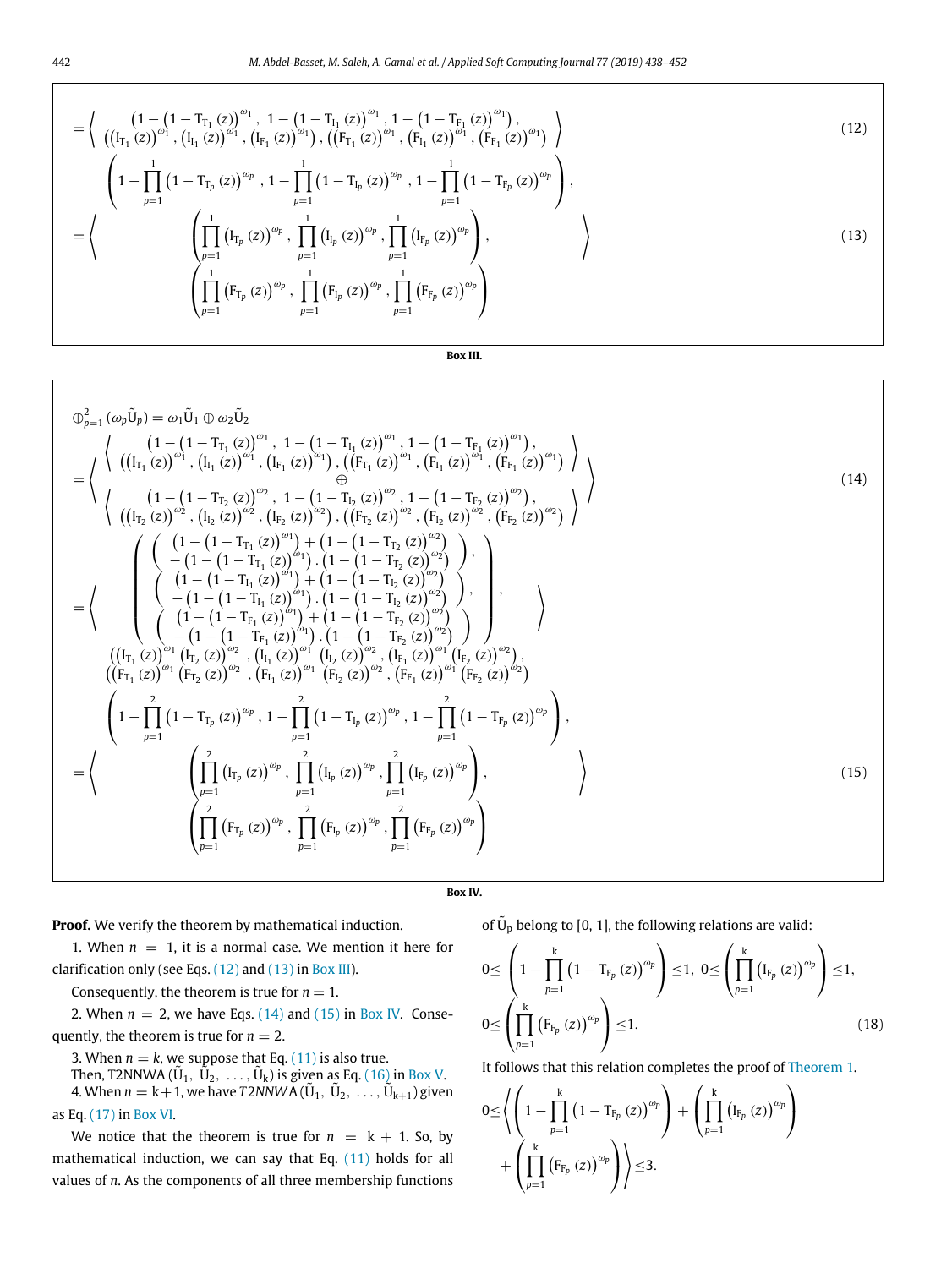T2NNWA(
$$
\tilde{U}_1, \tilde{U}_2, ..., \tilde{U}_k
$$
) =  $\omega_1 \tilde{U}_1 \oplus \omega_2 \tilde{U} \oplus ... \omega_n \tilde{U}_n = \bigoplus_{p=1}^k (\omega_p \tilde{U}_p)$   
\n
$$
\left(1 - \prod_{p=1}^k (1 - T_{T_p}(z))^{\omega_p}, 1 - \prod_{p=1}^k (1 - T_{T_p}(z))^{\omega_p}, 1 - \prod_{p=1}^k (1 - T_{F_p}(z))^{\omega_p}\right),
$$
\n
$$
= \left\langle \left(\prod_{p=1}^k (I_{T_p}(z))^{\omega_p}, \prod_{p=1}^k (I_{T_p}(z))^{\omega_p}, \prod_{p=1}^k (I_{F_p}(z))^{\omega_p}\right), \right\rangle
$$
\n
$$
\left(\prod_{p=1}^k (F_{T_p}(z))^{\omega_p}, \prod_{p=1}^k (F_{T_p}(z))^{\omega_p}, \prod_{p=1}^k (F_{F_p}(z))^{\omega_p}\right)
$$
\n(16)

<span id="page-5-0"></span>**Box V.**

<span id="page-5-1"></span>T2NNWA(Ü<sub>1</sub>, Ú<sub>2</sub>, ..., Ú<sub>k+1</sub>) = 
$$
\bigoplus_{p=1}^{n} (\omega_p \tilde{U}_p) \oplus (\omega_{k+1} \tilde{U}_{k+1})
$$
  
\n
$$
\begin{pmatrix}\n1 - \prod_{p=1}^{k} (1 - T_{T_p}(z))^{\omega_p} + 1 - \prod_{p=1}^{k} (1 - T_{T_{k+1}}(z))^{\omega_{k+1}} \\
-1 - \prod_{p=1}^{k} (1 - T_{T_p}(z))^{\omega_p} + 1 - \prod_{p=1}^{k} (1 - T_{T_{k+1}}(z))^{\omega_{k+1}} \\
1 - \prod_{p=1}^{k} (1 - T_{T_p}(z))^{\omega_p} + 1 - \prod_{p=1}^{k} (1 - T_{T_{k+1}}(z))^{\omega_{k+1}} \\
-1 - \prod_{p=1}^{k} (1 - T_{T_p}(z))^{\omega_p} + 1 - \prod_{p=1}^{k} (1 - T_{T_{k+1}}(z))^{\omega_{k+1}} \\
-1 - \prod_{p=1}^{k} (1 - T_{T_p}(z))^{\omega_p} + 1 - \prod_{p=1}^{k} (1 - T_{F_{k+1}}(z))^{\omega_{k+1}} \\
-1 - \prod_{p=1}^{k} (1 - T_{T_p}(z))^{\omega_p} + 1 - \prod_{p=1}^{k} (1 - T_{F_{k+1}}(z))^{\omega_{k+1}} \\
\prod_{p=1}^{k} (T_{T_p}(z))^{\omega_p} \cdot \left(\prod_{p=1}^{k} (T_{T_p}(z))^{\omega_p} \cdot \prod_{p=1}^{k} (T_{T_p}(z))^{\omega_p} \cdot \prod_{p=1}^{k} (T_{F_p}(z))^{\omega_p} \cdot \left(\prod_{p=1}^{k} (T_{p,p}(z))^{\omega_p}\right)\right),\n\tag{b)}\n\end{pmatrix}
$$
\n
$$
= \left\{\n\begin{pmatrix}\n\frac{k}{k} \\
\frac{k}{k+1} \\
\frac{k}{k+1} \\
\frac{k}{k+1} \\
\frac{k}{k+1} \\
\frac{k}{k+1} \\
\frac{k}{k+1} \\
\frac{k}{k+1} \\
\frac{k}{k+1} \\
\frac{k}{k+1} \\
\frac{k}{k+1} \\
\frac{k}{k+1} \\
\frac{k}{k+1} \\
\frac{k}{k+1} \\
\frac{k}{k
$$

# **Box VI.**

<span id="page-5-3"></span>*2.2. Now, we will refer to one property to confirm the T2NNWA operator*

 $Suppose \tilde{U}^+$ 

**Property 1** (Boundedness). if all  $\tilde{U}_p(p=1,2,...,\eta)$  are equal  $\tilde{U}_p=0$  $\tilde{U} = \left( (T_{T_p}(z), T_{I_p}(z), T_{F_p}(z)), (I_{T_p}(z), I_{I_p}(z), I_{F_p}(z)), (F_{T_p}(z),$  $(F_{I_p}(z), F_{F_p}(z))$ , for all p, then T2NNWA  $\tilde{U}_p(p = 1, 2, ..., n) = \tilde{U}$ .

<span id="page-5-2"></span>
$$
= \left\langle \begin{array}{c} \left(\max _{p}\left(T_{T_{p}}\left(z\right)\right),\;\max _{p}\left(T_{I_{p}}\left(z\right)\right),\;\max _{p}\left(T_{F_{p}}\left(z\right)\right)\right), \\ \left(\min _{p}\left(I_{T_{p}}\left(z\right)\right),\;\min _{p}\left(I_{I_{p}}\left(z\right)\right),\;\min _{p}\left(I_{F_{p}}\left(z\right)\right)\right), \\ \left(\min _{p}\left(F_{T_{p}}\left(z\right)\right),\;\min _{p}\left(F_{I_{p}}\left(z\right)\right),\;\min _{p}\left(F_{F_{p}}\left(z\right)\right)\right)\end{array}\right\rangle
$$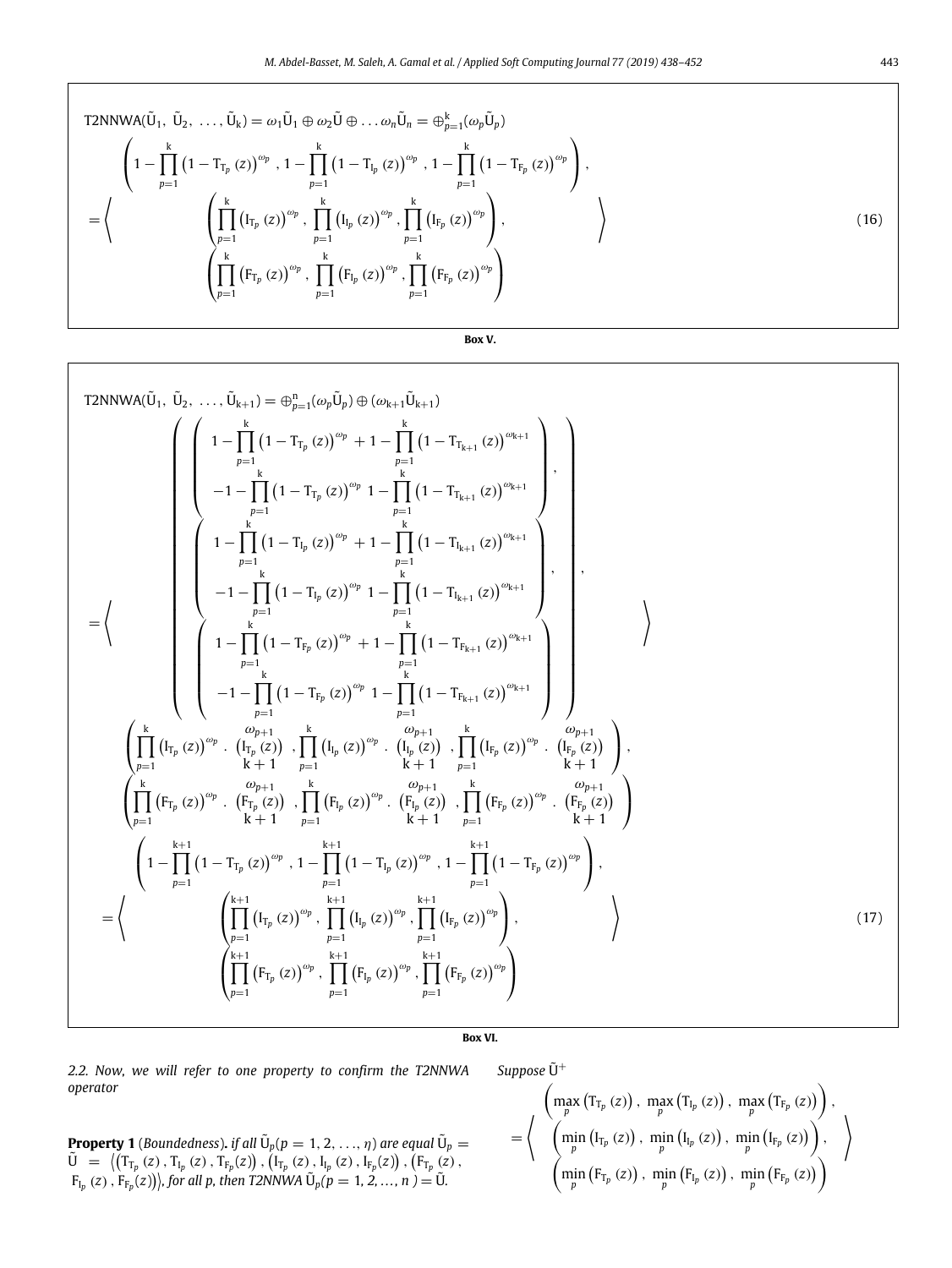$$
S(\tilde{U}) \leq \frac{1}{12} \left\{ \begin{array}{c} 8 + \left( \max_{p} \left( T_{T_{p}}(z) \right) + 2 \cdot \max_{p} \left( T_{I_{p}}(z) \right) + \max_{p} \left( T_{F_{p}}(z) \right) \right) \\ - \left( \min_{p} \left( I_{T_{p}}(z) \right) + 2 \cdot \min_{p} \left( I_{I_{p}}(z) \right) + \min_{p} \left( I_{F_{p}}(z) \right) \right) \\ - \left( \min_{p} \left( F_{T_{p}}(z) \right) + 2 \cdot \min_{p} \left( F_{I_{p}}(z) \right) + \min_{p} \left( F_{F_{p}}(z) \right) \right) \end{array} \right\} = S(\tilde{U}^{+})
$$
\n(22)

**Box VII.**

<span id="page-6-3"></span>*Suppose*  $\tilde{U}$ <sup>−</sup>

$$
= \left\langle \begin{array}{c} \left(\min _{p}\left(T_{T_{p}}\left(z\right)\right), \; \min _{p}\left(T_{I_{p}}\left(z\right)\right), \; \min _{p}\left(T_{F_{p}}\left(z\right)\right)\right), \\ \left(\max _{p}\left(I_{T_{p}}\left(z\right)\right), \; \max _{p}\left(I_{I_{p}}\left(z\right)\right), \; \max _{p}\left(I_{F_{p}}\left(z\right)\right)\right), \\ \left(\max _{p}\left(F_{T_{p}}\left(z\right)\right), \; \max _{p}\left(F_{I_{p}}\left(z\right)\right), \; \max _{p}\left(F_{F_{p}}\left(z\right)\right)\right)\end{array} \right\rangle
$$

*For all p* = 1, 2, . . ., *n. Then,*  $\tilde{U}^{-}$  $\leq$ T2*NNWA* $\tilde{U}_{p}(p = 1, 2, ..., n)$  $<$ U<sup>+</sup>. Now, we demonstrate that:

$$
\min_{p} (T_{F_p} (z)) \le (T_{F_p} (z)) \le \max_{p} (T_{F_p} (z)),
$$
  
\n
$$
\min_{p} (I_{F_p} (z)) \le (I_{F_p} (z)) \le \max_{p} (I_{F_p} (z)),
$$
  
\n
$$
\min_{p} (F_{F_p} (z)) \le (F_{F_p} (z)) \le \max_{p} (F_{F_p} (z)), \text{ for all } p = 1, 2, ..., n.
$$
  
\n(19)

*Then,* 1– $\prod_{p=1}^{n} (1 - \min_{p} \big( \mathrm{T}_{\mathrm{F}_p} \left( z \right) \big) \big)^{\omega_p} \leq 1 - \prod_{p=1}^{n} \big( 1 - \big( \mathrm{T}_{\mathrm{F}_p} \left( z \right) \big) \big)^{\omega_p}$  $\leq 1 - \prod_{p=1}^{n} \big( 1 - \max_p \big( T_{F_p} \left( z \right) \big) \big)^{\omega_p} = 1 - \big( 1 - \min_p \big( T_{F_p} \left( z \right) \big) \big)^{\sum_{p=1}^{n} \omega_p}$  $\leq 1-\prod_{p=1}^{n}\left(1-\left(\mathrm{T}_{\mathrm{F}_p}\left(z\right)\right)\right)^{\omega_p}\leq 1-\left(1-\max_{p}\left(\mathrm{T}_{\mathrm{F}_p}\left(z\right)\right)\right)^{\sum_{p=1}^{n}\omega_p}=0$  $\min_{p} (\overline{T}_{F_p}(z)) \leq 1 - \prod_{p=1}^{n} (1 - (T_{F_p}(z)))^{\omega_p} \leq \max_{p} (T_{F_p}(z)).$ *Then, from Eq.* ([19](#page-6-0))*, we have for p* = 1, 2, ..., *n.* 

$$
\prod_{p=1}^{n} \min_{p} (I_{F_p}(z))^{\omega_p} \leq \prod_{p=1}^{n} (I_{F_p}(z))^{\omega_p} \leq \prod_{p=1}^{n} \max_{p} (I_{F_p}(z))^{\omega_p} \n= \prod_{p=1}^{n} \min_{p} (I_{F_p}(z))^{\sum_{p=1}^{n} \omega_p} \n\leq \prod_{p=1}^{n} (I_{F_p}(z))^{\omega_p} \leq \prod_{p=1}^{n} \max_{p} (I_{F_p}(z))^{\sum_{p=1}^{n} \omega_p} \n= \min_{p} (I_{F_p}(z)) \leq \prod_{p=1}^{n} (I_{F_p}(z))^{\omega_p} \leq \max_{p} (I_{F_p}(z)) \text{ and } \n\prod_{p=1}^{n} \min_{p} (F_{F_p}(z))^{\omega_p} \leq \prod_{p=1}^{n} (F_{F_p}(z))^{\omega_p} \leq \prod_{p=1}^{n} \max_{p} (F_{F_p}(z))^{\omega_p} \n= \prod_{p=1}^{n} \min_{p} (F_{F_p}(z))^{\sum_{p=1}^{n} \omega_p} \leq \prod_{p=1}^{n} (F_{F_p}(z))^{\omega_p} \n\leq \prod_{p=1}^{n} \max_{p} (F_{F_p}(z))^{\sum_{p=1}^{n} \omega_p} \n= \min_{p} (F_{F_p}(z)) \leq \prod_{p=1}^{n} (F_{F_p}(z))^{\omega_p} \leq \max_{p} (F_{F_p}(z)). \qquad (20)
$$

<span id="page-6-2"></span> $\mathcal{T}$ *Then, for*  $\min_{p} (\mathrm{T}_{\mathrm{T}_p} (z)) \leq (\mathrm{T}_{\mathrm{T}_p} (z)) \leq \max_{p} (\mathrm{T}_{\mathrm{T}_p} (z))$ *, we prove the following:*

$$
\prod_{p=1}^{n} \min_{p} (T_{T_{p}} (z))^{\omega_{p}} \leq \prod_{p=1}^{n} (T_{T_{p}} (z))^{\omega_{p}} \leq \prod_{p=1}^{n} \max_{p} (T_{T_{p}} (z))^{\omega_{p}}
$$
\n
$$
= \prod_{p=1}^{n} \min_{p} (T_{T_{p}} (z))^{\sum_{p=1}^{n} \omega_{p}} \leq \prod_{p=1}^{n} (T_{T_{p}} (z))^{\omega_{p}}
$$
\n
$$
\leq \prod_{p=1}^{n} \max_{p} (T_{T_{p}} (z))^{\sum_{p=1}^{n} \omega_{p}}
$$
\n
$$
= \min_{p} (T_{T_{p}} (z)) \leq \prod_{p=1}^{n} (T_{T_{p}} (z))^{\omega_{p}} \leq \max_{p} (T_{T_{p}} (z)) \text{ and}
$$
\n
$$
\prod_{p=1}^{n} \min_{p} (T_{T_{p}} (z))^{\omega_{p}} \leq \prod_{p=1}^{n} (T_{T_{p}} (z))^{\omega_{p}} \leq \prod_{p=1}^{n} \max_{p} (T_{T_{p}} (z))^{\omega_{p}}
$$
\n
$$
= \prod_{p=1}^{n} \min_{p} (T_{T_{p}} (z))^{\sum_{p=1}^{n} \omega_{p}} \leq \prod_{p=1}^{n} (T_{T_{p}} (z))^{\omega_{p}}
$$
\n
$$
\leq \prod_{p=1}^{n} \max_{p} (T_{T_{p}} (z))^{\sum_{p=1}^{n} \omega_{p}}
$$
\n
$$
= \min_{p} (T_{T_{p}} (z)) \leq \prod_{p=1}^{n} (T_{T_{p}} (z))^{\omega_{p}} \leq \max_{p} (T_{T_{p}} (z)). \qquad (21)
$$

<span id="page-6-1"></span><span id="page-6-0"></span>*Likewise, from previous Eqs.* ([19](#page-6-0))–[\(21\)](#page-6-1)*.*

*Then, for*  $\left( (\Gamma_{\Gamma_p}(z), \Gamma_{\Gamma_p}(z), \Gamma_{\Gamma_p}(z)), (\Gamma_{\Gamma_p}(z), \Gamma_{\Gamma_p}(z), \Gamma_{\Gamma_p}(z)) \right)$  $(F_{T_p}(z), F_{T_p}(z), F_{F_p}(z))$   $(p = 1, 2, ..., n)$ *. Similarly, we have:*  $\min_{p} (\mathsf{T}_{\mathsf{I}_{p}}(z)) \leq (\mathsf{T}_{\mathsf{I}_{p}}(z)) \leq \max_{p} (\mathsf{T}_{\mathsf{I}_{p}}(z)) \text{, } \min_{p} (\mathsf{F}_{\mathsf{T}_{p}}(z)) \leq (\mathsf{F}_{\mathsf{T}_{p}}(z))$  $\leq$  max<sub>p</sub> (F<sub>I<sub>p</sub></sub> (z)), min<sub>p</sub> (F<sub>I<sub>p</sub></sub> (z))  $\leq$  (F<sub>I<sub>p</sub></sub> (z))  $\leq$  max<sub>p</sub> (F<sub>I<sub>p</sub></sub> (z)),  $\min_{p} (\mathbf{I}_{T_p}(z)) \leq (\mathbf{I}_{T_p}(z)) \leq \max_{p} (\mathbf{I}_{T_p}(z)), \min_{p} (\mathbf{I}_{I_p}(z)) \leq (\mathbf{I}_{I_p}(z))$  $\leq$  max<sub>p</sub> (I<sub>Ip</sub> (z)), for  $p = 1, 2, ..., n$ .

*Then, suppose that T2NNW*  $A_{\omega}$   $\tilde{U}_p(p = 1, 2, ..., n) = \tilde{U} =$ <br> $\langle (T_{T_n}(z), T_{I_n}(z), T_{F_n}(z)), (F_{T_n}(z), I_{I_n}(z), T_{I_n}(z), F_{I_n}(z), F_{I_n}(z) \rangle$  $T_{T_p}(z)$ ,  $T_{I_p}(z)$ ,  $T_{F_p}(z)$ ),  $(I_{T_p}(z)$ ,  $I_{I_p}(z)$ ,  $I_{F_p}(z)$ ),  $(F_{T_p}(z)$ ,  $F_{I_p}(z)$ ,  $\overline{F}_{F_p}(z)$ ), and the score function of  $\tilde{U} = S(\tilde{U}) = \frac{1}{12} \left( 8 + \left( T_{T_{\tilde{U}_{1}}}(z) \right) \right)$  $+2\left(T_{I_{\tilde{U}_1}}(z)\right)+T_{F_{\tilde{U}_1}}(z)\right)-\left(I_{T_{\tilde{U}_1}}(z)+2\left(I_{I_{\tilde{U}_1}}(z)\right)+I_{F_{\tilde{U}_1}}(z)\right) \left(F_{T_{\tilde{U}_1}}(z) + 2\left(F_{I_{\tilde{U}_1}}(z)\right) + F_{F_{\tilde{U}_1}}(z)\right)$ *from this, we have Eq.* ([22](#page-6-2)) given *in [Box](#page-6-3)* [VII](#page-6-3)*. Also,* S(Ŭ) =  $\frac{1}{12} \left( 8 + \left( T_{T_{U_1}}(z) + 2 \left( T_{I_{U_1}}(z) \right) + T_{F_{U_1}}(z) \right) \right)$  $-\left(I_{T_{\tilde{U}_1}}(z) + 2\left(I_{I_{\tilde{U}_1}}(z)\right) + I_{F_{\tilde{U}_1}}(z)\right) - \left(F_{T_{\tilde{U}_1}}(z) + 2\left(F_{I_{\tilde{U}_1}}(z)\right)\right)$  $+ F_{F_{\tilde{U}_1}}(z) \Big)$ *. From this, we have Eq.* [\(23](#page-7-0)) given in [Box](#page-7-1) [VIII](#page-7-1). Also, S( $\tilde{U}$ )  $=$  $\frac{1}{12}\left(8+\left(T_{T_{\tilde{U}_1}}(z)+2\left(T_{I_{\tilde{U}_1}}(z)\right)+T_{F_{\tilde{U}_1}}(z)\right)-\left(I_{T_{\tilde{U}_1}}(z)+2\left(T_{I_{\tilde{U}_1}}(z)\right)+T_{\tilde{U}_1}(z)\right)\right)$  $\left(I_{I_{\tilde{U}_1}}(z)\right) + I_{F_{\tilde{U}_1}}(z) - \left(F_{T_{\tilde{U}_1}}(z) + 2\left(F_{I_{\tilde{U}_1}}(z)\right) + F_{F_{\tilde{U}_1}}(z)\right)$ *. From this, we have Eq.* [\(24\)](#page-7-2) *given in [Box](#page-7-3)* [IX](#page-7-3)*.*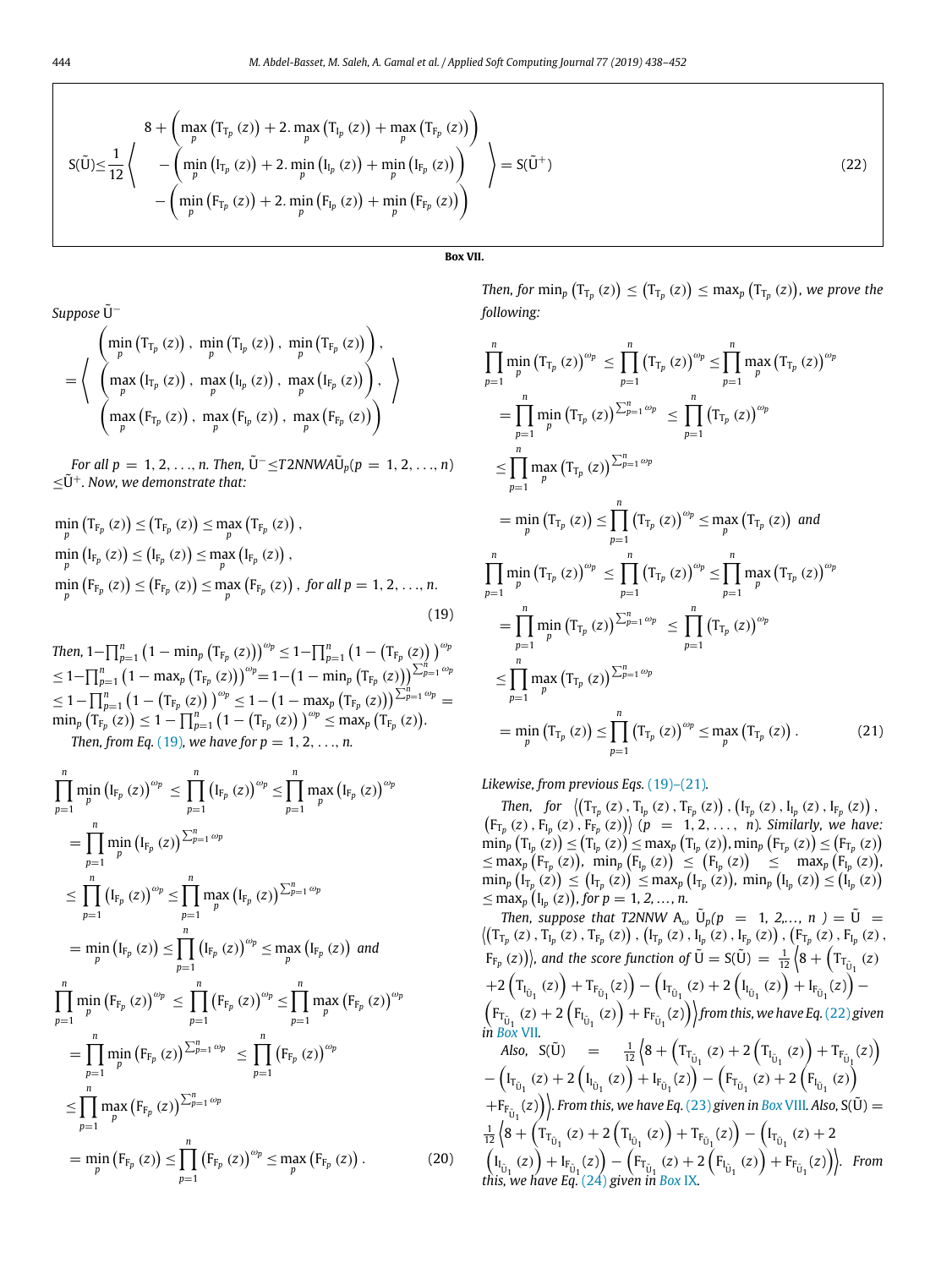$$
S(\tilde{U}) \ge \frac{1}{12} \left\{ \begin{array}{c} 8 + \left( \max_{p} (T_{T_p} (z)) + 2 \cdot \max_{p} (T_{I_p} (z)) + \max_{p} (T_{F_p} (z)) \right) \\ - \left( \min_{p} (I_{T_p} (z)) + 2 \cdot \min_{p} (I_{I_p} (z)) + \min_{p} (I_{F_p} (z)) \right) \\ - \left( \min_{p} (F_{T_p} (z)) + 2 \cdot \min_{p} (F_{I_p} (z)) + \min_{p} (F_{F_p} (z)) \right) \end{array} \right\} = S(\tilde{U}^{-})
$$
(23)

#### <span id="page-7-0"></span>**Box VIII.**

<span id="page-7-1"></span>
$$
S(\tilde{U}) = \frac{1}{12} \left\{ \begin{array}{c} 8 + \left( \max_{p} \left( T_{T_{p}} \left( z \right) \right) + 2 \max_{p} \left( T_{I_{p}} \left( z \right) \right) + \max_{p} \left( T_{F_{p}} \left( z \right) \right) \right) \\ - \left( \min_{p} \left( I_{T_{p}} \left( z \right) \right) + 2 \min_{p} \left( I_{I_{p}} \left( z \right) \right) + \min_{p} \left( I_{F_{p}} \left( z \right) \right) \right) \\ - \left( \min_{p} \left( F_{T_{p}} \left( z \right) \right) + 2 \min_{p} \left( F_{I_{p}} \left( z \right) \right) + \min_{p} \left( F_{F_{p}} \left( z \right) \right) \right) \end{array} \right\} = S(\tilde{U}^{+}) \tag{24}
$$

#### **Box IX.**

<span id="page-7-3"></span>*Therefore, we found the following cases:*  $S(\tilde{U}) < S(\tilde{U}^+)$ ,  $S(\tilde{U})$  $\langle S(\tilde{U}^-)$  and  $S(\tilde{U}) = S(\tilde{U}^+)$ , hence

$$
\tilde{U}^- < T2NNWA \ \tilde{U}_p(p=1,2,\ldots,n) < \tilde{U}^+ \tag{25}
$$

*By using the previous equations and by proving the score value, we can prove in the same way the accuracy value using this equa*tion:  $A(\tilde{U}_1) = \frac{1}{4} \left( T_{T_{\tilde{U}_1}}(z) + 2(T_{I_{\tilde{U}_1}}(z)) + T_{F_{\tilde{U}_1}}(z) \right) - \left( F_{T_{\tilde{U}_1}}(z) + T_{\tilde{U}_1}(z) \right)$  $2\left(F_{I_{\tilde{U}_1}}(z)\right) + F_{F_{\tilde{U}_1}}(z)\right)$ 

<span id="page-7-4"></span>**Property 2** (*Idempotency*). *if all*  $\tilde{U}_p(p = 1, 2, ..., n)$  are equal  $\tilde{U}_p$  =  $\tilde{U}$  =  $\langle (\tilde{T}_{T_p}(z), T_{I_p}(z), T_{F_p}(z)), (\tilde{I}_{T_p}(z), I_{I_p}(z), I_{F_p}(z)),$  $(F_{T_p}(z), F_{I_p}(z), F_{F_p}(z))$ , for all p, then T2NNWA  $\tilde{U}_p(p = 1, 2, ...$ *n*  $) = \tilde{U}$ *. From Eq.* ([11](#page-3-2)), we have T2NNWA  $\tilde{U}_p(p = 1, 2, ..., n)$  given in *[Box](#page-8-0)* [X](#page-8-0)*).*

*Consequently,*

 $\left\langle \left( \mathrm{T}_{\mathrm{T}_p}\left(z\right), \mathrm{T}_{\mathrm{I}_p}\left(z\right), \mathrm{T}_{\mathrm{F}_p}\!\left(z\right) \right), \left( \mathrm{I}_{\mathrm{T}_p}\left(z\right), \mathrm{I}_{\mathrm{I}_p}\left(z\right), \mathrm{I}_{\mathrm{F}_p}\!\left(z\right) \right), \right.$  $\left(F_{T_p}(z), F_{I_p}(z), F_{F_p}(z)\right) = \tilde{U}.$ *This proves [Property](#page-7-4)* [2](#page-7-4)*.*

**Example 3.** Consider the following four T2NN values. Using the T2NNWA operator defined in Eq. [\(11\)](#page-3-2), we can aggregate ( $\tilde{U}_1$ ,  $\tilde{U}_2$ ,  $\tilde{U}_3$ , and  $\tilde{U}_4$ ) with weight vector  $\omega = (0.25, 0.20, 0.35, 0.20)$  as  $\tilde{U} = I2NNWA(\tilde{U}_1, \tilde{U}_2, \tilde{U}_3, \text{ and } \tilde{U}_4) = \omega_1 \tilde{U}_1 \oplus \omega_2 \tilde{U}_2 \oplus \omega_3 \tilde{U}_3 \oplus \omega_4 \tilde{U}_4.$  $\tilde{U}_1$ ,  $\tilde{U}_2$ ,  $\tilde{U}_3$  and  $\tilde{U}_4$  are given in [Box](#page-8-1) [XI.](#page-8-1) After aggregation, we find that  $\tilde{U}_{all}$ 

 $=\left\langle \left(T_{T_p}(z), T_{I_p}(z), T_{F_p}(z)\right), \left(I_{T_p}(z), I_{I_p}(z), I_{F_p}(z)\right)\right\rangle,$  $(F_{T_p}(z), F_{I_p}(z), F_{F_p}(z))$  $=$   $(0.881, 0.710, 0.768), (0.2851, 0.0872, 0.2093),$  $(0.0941, 0.2163, 0.2268)$ 

## *2.3. Application of T2NNWA operator to MADM*

Consider a MADM issue in which we have the collection of  $\phi_i =$  $\{\phi_1, \phi_2, \ldots, \phi_n\}$  suitable alternatives, where i = 1, 2, ..., m, assessed on *n* criteria  $Ei_p = \{Ei_1, Ei_2, ..., Ei_n\}$ ,  $p = 1, 2, ..., n$ . Assume that  $\omega_p = {\omega_1, \omega_2, ..., \omega_p}$  is the weight vector of attributes, where  $\omega_p > 0$  and sum  $\sum_{p=1}^n \omega_p = 1$  for  $p = 1, 2, \ldots, n$ . The standing of

<span id="page-7-2"></span>all alternatives  $\phi_i = {\phi_1, \phi_2, ..., \phi_n}$  with regard to the attributes  $CEi_p = \{Ei_1, Ei_2, ..., Ei_n\}, p = 1, 2, ..., n$  have been supposed in T2NN values based relation matrix R  $=$   $(k_{ip})_{m \times n}$ , as in [Table](#page-8-2) [2.](#page-8-2) Furthermore, in the relation matrix  $R = (k_{ip})_{m \times n}$ , the standing  $\tilde{A}_{ip} = \left( (T_{T_{ip}}(z), T_{I_{ip}}(z), T_{F_{ip}}(z)) , (I_{T_{ip}}(z), I_{I_{ip}}(z), I_{F_{ip}}(z) \right)$  $\left(F_{T_{ip}}(z)$  ,  $F_{F_{ip}}(z)$  ,  $F_{F_{ip}}(z)\right)$  represents a T2NN value, where the type 2 neutrosophic number  $(T_{T_{ip}}(z), T_{I_{ip}}(z), T_{F_{ip}}(z))$  signifies the degree an alternative satisfies the attribute  $Ei_p = Ei_1, Ei_2, \ldots$ ,  $Ei_n$ ,  $p = 1, 2, ..., \eta$ , with three degrees of truth (truth, indeterminacy, and falsity). Also,  $(I_{T_{ip}}(z)$ ,  $I_{I_{ip}}(z)$ ,  $I_{F_{ip}}(z)$  signifies the degree an alternative is undefined about the attribute  $E_i$  =  $CEi_1, CEi_2, \ldots, CEi_n, p = 1, 2, \ldots, n$ , where the uncertain degree contains three degrees of indeterminacy (truth, indeterminacy, and falsity). Also,  $(F_{T_{ip}}(z)$ ,  $F_{I_{ip}}(z)$ ,  $F_{F_{ip}}(z)$ ) introduces the degree an alternative does not satisfy the attribute  $\mathbb{E}i_p = \{ \mathbb{E}i_1, \mathbb{E}i_2, \dots, \mathbb{E}i_p \}$  $(Ei_n)$ ,  $p = 1, 2, \ldots$ , n, where the unsatisfied degree contains three degrees of dissatisfaction (truth, indeterminacy, and falsity). We improve a functional approach for solving MADM problems based on the T2NNWA, in which we rank the alternatives over the attributes. The graphical schema of the developed technique for MADM is shown in [Fig.](#page-9-1) [1.](#page-9-1)

#### *2.4. Numerical case*

In this section, a mathematical example of data and methods is presented to check the competence and efficiency of submitted framework for selection the best alternative. Currently in Egypt, people seek for choosing the best bank to operate banking transactions such as deposit their money, withdraw financial loans, transfer of money, change currencies, etc. This section presents a numerical case to select the best bank for citizens and investors. There are four evaluation alternatives  $\phi_1$ ,  $\phi_2$ ,  $\phi_3$  and  $\phi_4$ , five criteria are considered as selection factors  $Ei<sub>1</sub>$  (Reputation and elegance),  $\text{Ei}_2$  (Customer service),  $\text{Ei}_3$  (Place of the bank and its branches),  $CEi_4$  (Fees),  $Ei_5$  (Offers). The classification of alternatives  $\phi_i$  (i = 1, 2, ..., 4) with regard to  $Ei_i$  (i = 1, 2, ..., 5) are expressed with T2NN values, as presented in [Table](#page-9-2) [3](#page-9-2). We suppose that  $\omega =$  $(0.20, 0.25, 0.30, 0.15, 0.10)^T$  is the proportional weight for criteria Œi<sub>i</sub> (i = 1, 2, ..., 5).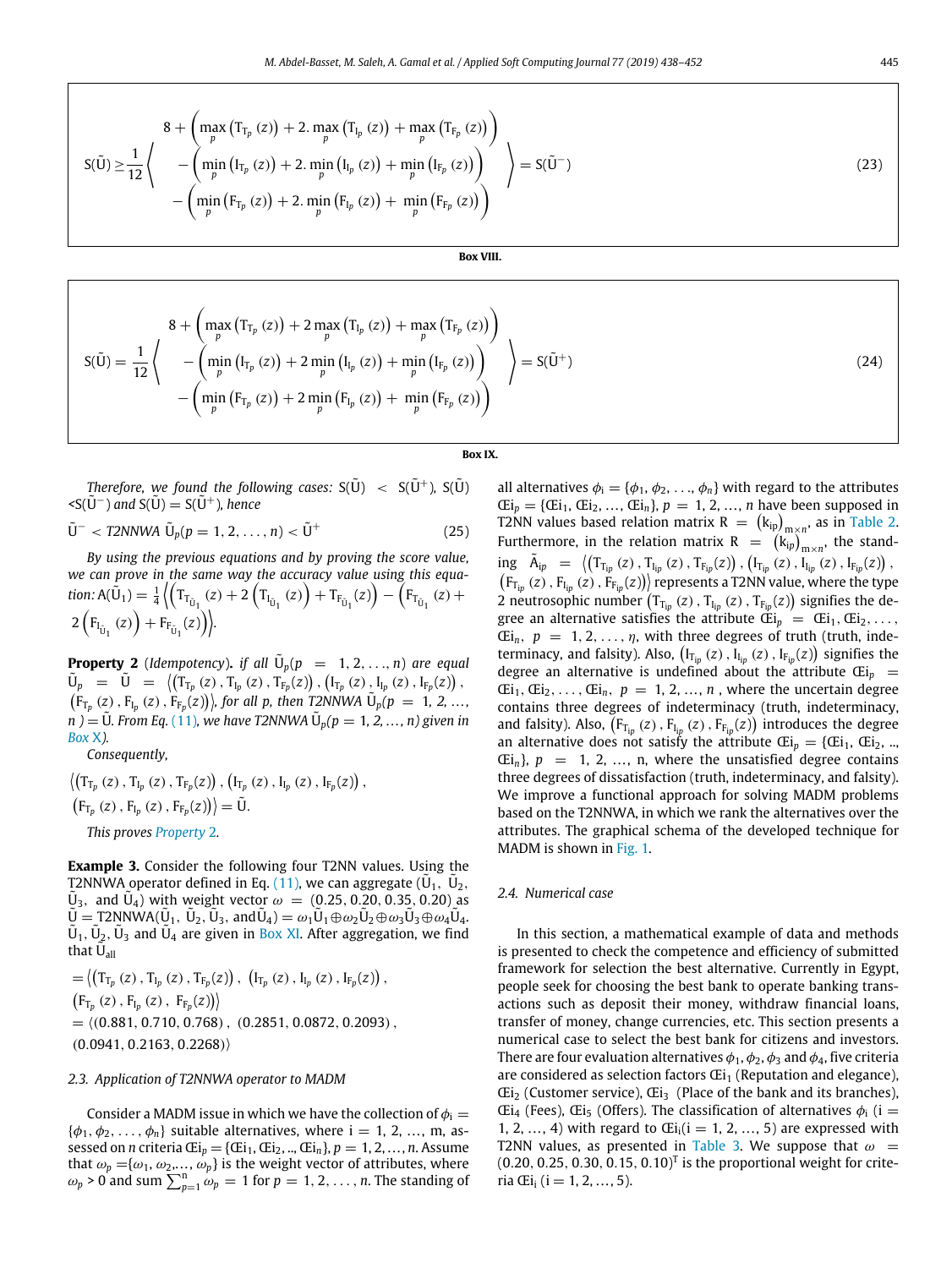T2NNWA
$$
\tilde{U}_p(p = 1, 2, ..., n) = T2NNWA(\tilde{U}_1, \tilde{U}_2, ..., \tilde{U}_{k+1}) = \bigoplus_{p=1}^n (\omega_p \tilde{U}_p)
$$
  
\n
$$
\begin{pmatrix}\n1 - \prod_{p=1}^n (1 - T_{T_p}(z))^{\omega_p}, 1 - \prod_{p=1}^n (1 - T_{T_p}(z))^{\omega_p}, 1 - \prod_{p=1}^n (1 - T_{F_p}(z))^{\omega_p} \\
\vdots \\
\prod_{p=1}^n (I_{T_p}(z))^{\omega_p}, \prod_{p=1}^n (I_{T_p}(z))^{\omega_p}, \prod_{p=1}^n (I_{F_p}(z))^{\omega_p}\n\end{pmatrix},
$$
\n
$$
= \left\langle \begin{pmatrix}\n\prod_{p=1}^n (F_{T_p}(z))^{\omega_p}, \prod_{p=1}^n (F_{T_p}(z))^{\omega_p}, \prod_{p=1}^n (F_{F_p}(z))^{\omega_p} \\
\vdots \\
\prod_{p=1}^n (F_{T_p}(z))^{\sum_{p=1}^n \omega_p}, 1 - (1 - T_{T_p}(z))^{\sum_{p=1}^n \omega_p}, \prod_{p=1}^n (F_{F_p}(z))^{\sum_{p=1}^n \omega_p}\n\end{pmatrix},
$$
\n
$$
\begin{pmatrix}\n(1 - (1 - T_{T_p}(z))^{\sum_{p=1}^n \omega_p}, (I_{T_p}(z))^{\sum_{p=1}^n \omega_p}, (I_{F_p}(z))^{\sum_{p=1}^n \omega_p}, (F_{F_p}(z))^{\sum_{p=1}^n \omega_p} \\
(F_{T_p}(z))^{\sum_{p=1}^n \omega_p}, (F_{T_p}(z))^{\sum_{p=1}^n \omega_p}, (F_{F_p}(z))^{\sum_{p=1}^n \omega_p}\n\end{pmatrix}\n\right\rangle
$$

**Box X.**

<span id="page-8-0"></span>
$$
\tilde{U}_1 = \langle (0.75, 0.65, 0.95), (0.30, 0.15, 0.20), (0.15, 0.25, 0.20) \rangle,
$$
\n
$$
\tilde{U}_2 = \langle (0.85, 0.75, 0.65), (0.20, 0.10, 0.25), (0.10, 0.30, 0.25) \rangle,
$$
\n
$$
\tilde{U}_3 = \langle (0.90, 0.70, 0.65), (0.30, 0.05, 0.20), (0.05, 0.25, 0.20) \rangle,
$$
\n
$$
\tilde{U}_4 = \langle (0.95, 0.70, 0.60), (0.35, 0.10, 0.20), (0.15, 0.10, 0.30) \rangle
$$
\n
$$
\tilde{U}_4 = \langle (0.95, 0.70, 0.60), (0.35, 0.10, 0.20), (0.15, 0.10, 0.30) \rangle
$$
\n
$$
\langle 1 - (1 - 0.75)^{0.25} (1 - 0.85)^{0.20} (1 - 0.90)^{0.35} (1 - 0.95)^{0.20} \rangle,
$$
\n
$$
\langle 1 - (1 - 0.95)^{0.25} (1 - 0.75)^{0.20} (1 - 0.60)^{0.35} (1 - 0.60)^{0.20} \rangle,
$$
\n
$$
\langle (0.15)^{0.25} (0.20)^{0.20} (0.20)^{0.35} (0.35)^{0.20} \rangle,
$$
\n
$$
\langle (0.20)^{0.25} (0.25)^{0.20} (0.25)^{0.35} (0.10)^{0.20} \rangle,
$$
\n
$$
\langle (0.25)^{0.25} (0.10)^{0.20} (0.05)^{0.35} (0.10)^{0.20} \rangle,
$$
\n
$$
\langle (0.25)^{0.25} (0.25)^{0.20} (0.25)^{0.35} (0.10)^{0.20}
$$

|--|--|

<span id="page-8-2"></span><span id="page-8-1"></span>

| Table 2<br>Type 2 neutrosophic number value based relation matrix.                                                                                                                                                                                                                                                                                                                                                  |                                                                                                                                                                                                                                                                                                                    |  |                                                                                                                                                                                                                                                                                                                                                                                                                                                                                                         |  |  |  |
|---------------------------------------------------------------------------------------------------------------------------------------------------------------------------------------------------------------------------------------------------------------------------------------------------------------------------------------------------------------------------------------------------------------------|--------------------------------------------------------------------------------------------------------------------------------------------------------------------------------------------------------------------------------------------------------------------------------------------------------------------|--|---------------------------------------------------------------------------------------------------------------------------------------------------------------------------------------------------------------------------------------------------------------------------------------------------------------------------------------------------------------------------------------------------------------------------------------------------------------------------------------------------------|--|--|--|
| Œi <sub>1</sub>                                                                                                                                                                                                                                                                                                                                                                                                     | Œi <sub>2</sub>                                                                                                                                                                                                                                                                                                    |  | Œi <sub>n</sub>                                                                                                                                                                                                                                                                                                                                                                                                                                                                                         |  |  |  |
| $\phi_1 \quad \left\langle \begin{pmatrix} T_{r_{11}}(z)\,,\,T_{l_{11}}(z)\,,\,T_{r_{11}}(z)\,,\,F_{r_{11}}(z)\,)\,,\,\\ \left(I_{r_{11}}(z)\,,\,I_{l_{11}}(z)\,,\,F_{r_{11}}(z)\right)\,,\,\\ \left(F_{r_{11}}(z)\,,\,F_{l_{11}}(z)\right)\,,\,\\ \end{pmatrix} \quad \left\langle \begin{pmatrix} T_{r_{12}}(z)\,,\,T_{l_{12}}(z)\,,\,T_{l_{12}}(z)\,,\,F_{r_{12}}(z)\, \end{pmatrix}$                            | $\sqrt{F_{T_{12}}(z)$ , $F_{I_{12}}(z)$ , $F_{F_{12}}(z)$                                                                                                                                                                                                                                                          |  |                                                                                                                                                                                                                                                                                                                                                                                                                                                                                                         |  |  |  |
| $\phi_2 \quad \quad \left\langle \begin{pmatrix} T_{T_{21}}\left(z\right), T_{I_{21}}\left(z\right), T_{F_{21}}(z)\end{pmatrix}, \left.\begin{pmatrix} T_{F_{21}}\left(z\right), I_{F_{21}}\left(z\right)\end{pmatrix}, \left.\begin{pmatrix} F_{F_{21}}\left(z\right), F_{F_{21}}\left(z\right), F_{F_{21}}\left(z\right)\end{pmatrix}\right. \right\rangle \right.$                                               | $\left\langle \begin{pmatrix} T_{T_{22}}\left(z\right), T_{I_{22}}\left(z\right), T_{F_{22}}(z)\right), \ \left(I_{T_{22}}\left(z\right), I_{I_{22}}\left(z\right), I_{F_{22}}\left(z\right)\right), \ \left(F_{T_{22}}\left(z\right), F_{I_{22}}\left(z\right), F_{F_{22}}(z)\right) \end{pmatrix} \right\rangle$ |  | $\cdots \quad \left\langle\begin{pmatrix} T_{T_{2n}}\left(z\right), T_{I_{2n}}\left(z\right), T_{F_{2n}}(z) \end{pmatrix}, \right. \\ \left\langle\begin{pmatrix} I_{T_{2n}}\left(z\right), I_{I_{2n}}\left(z\right), I_{F_{2n}}\left(z\right) \end{pmatrix}, \left\langle\begin{pmatrix} I_{T_{2n}}\left(z\right), I_{F_{2n}}\left(z\right) \end{pmatrix}, \left\langle\begin{pmatrix} I_{T_{2n}}\left(z\right), I_{T_{2n}}\left(z\right) \end{pmatrix}, I_{T_{2n}}\left(z\right) \end{pmatrix}\right$ |  |  |  |
|                                                                                                                                                                                                                                                                                                                                                                                                                     |                                                                                                                                                                                                                                                                                                                    |  |                                                                                                                                                                                                                                                                                                                                                                                                                                                                                                         |  |  |  |
| $\phi_{m} \quad \  \  \left\langle \begin{pmatrix} T_{T_{m1}}(z)\,,\,T_{t_{m1}}(z)\,,\,T_{F_{m1}}(z)\,,\,F_{F_{m1}}(z)\,,\,F_{F_{m1}}(z)\, \end{pmatrix} \right\rangle \quad \  \  \left\langle \begin{pmatrix} T_{T_{m2}}(z)\,,\,T_{t_{m2}}(z)\,,\,T_{F_{m2}}(z)\,,\,F_{F_{m2}}(z)\, \end{pmatrix} \right\rangle \quad \  \  \, \dots \quad \  \  \left\langle \begin{pmatrix} T_{T_{m1}}(z)\,,\,T_{t_{m1}}(z)\,,$ |                                                                                                                                                                                                                                                                                                                    |  |                                                                                                                                                                                                                                                                                                                                                                                                                                                                                                         |  |  |  |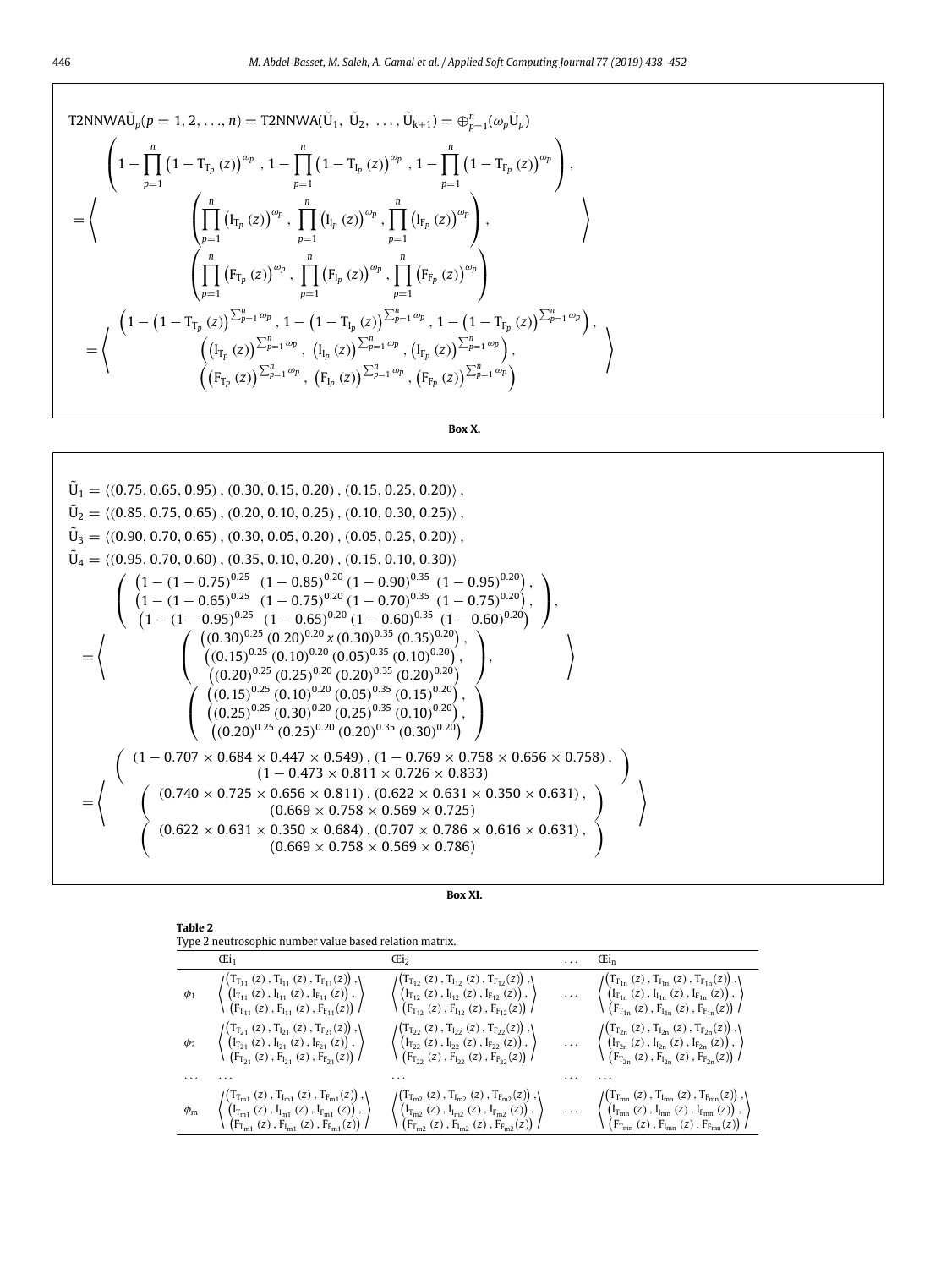

**Fig. 1.** The general framework of the submitted method.

<span id="page-9-2"></span><span id="page-9-1"></span>

| Table 3                                                              |  |
|----------------------------------------------------------------------|--|
| Decision matrix between alternatives and criteria using T2NN values. |  |

|          | $\mathbb{G}$ <sub>1</sub>         | Œi <sub>2</sub>         | Œi <sub>3</sub>           | Œi <sub>4</sub>         | Œi,                                    |
|----------|-----------------------------------|-------------------------|---------------------------|-------------------------|----------------------------------------|
| $\phi_1$ | $/(0.75, 0.80, 0.85)$ , $\langle$ | $/(0.65, 0.70, 0.75)$ , | $/(0.85, 0.90, 0.95)$ ,   | $/(0.50, 0.40, 0.55)$ , | $/(0.30, 0.45, 0.25)$ , $\binom{1}{2}$ |
|          | $(0.20, 0.15, 0.30)$ ,            | $(0.40, 0.45, 0.50)$ ,  | $(0.30, 0.35, 0.40)$ ,    | $(0.10, 0.15, 0.30)$ ,  | $(0.20, 0.10, 0.30)$ ,                 |
|          | (0.10, 0.15, 0.20)                | (0.35, 0.40, 0.35)      | (0.25, 0.40, 0.35)        | (0.10, 0.20, 0.20)      | (0.10, 0.25, 0.20)                     |
| $\phi_2$ | $(0.60, 0.50, 0.65)$ , \          | $(0.65, 0.70, 0.75)$ ,  | $(0.45, 0.35, 0.50)$ ,    | $(0.45, 0.50, 0.60)$ ,  | $(0.50, 0.45, 0.35)$ , \               |
|          | $(0.30, 0.25, 0.30)$ ,            | $(0.10, 0.15, 0.20)$ ,  | $(0.15, 0.10, 0.10)$ ,    | $(0.30, 0.20, 0.30)$ ,  | $(0.30, 0.25, 0.30)$ ,                 |
|          | (0.20, 0.30, 0.25)                | (0.05, 0.10, 0.15)      | (0.20, 0.30, 0.25)        | (0.25, 0.30, 0.25)      | (0.20, 0.30, 0.25)                     |
| $\phi_3$ | $/(0.45, 0.50, 0.80)$ , \         | $/(0.40, 0.45, 0.50)$ , | $/(0.40, 0.45, 0.60)$ , \ | $/(0.45, 0.80, 0.90)$ , | $/(0.80, 0.50, 0.80)$ , \              |
|          | $(0.15, 0.30, 0.55)$ ,            | $(0.15, 0.20, 0.25)$ ,  | $(0.05, 0.20, 0.25)$ ,    | $(0.40, 0.70, 0.55)$ ,  | $(0.45, 0.30, 0.55)$ ,                 |
|          | (0.55, 0.20, 0.25)                | $(0.10, 0.15, 0.20)$ /  | $(0.40, 0.20, 0.25)$ /    | (0.55, 0.20, 0.40)      | (0.55, 0.20, 0.25)                     |
| $\phi_4$ | $(0.85, 0.70, 0.95)$ , $\lambda$  | $(0.60, 0.65, 0.70)$ ,  | $(0.95, 0.70, 0.80)$ ,    | $(0.90, 0.70, 0.95)$ ,  | $/(0.65, 0.70, 0.80)$ , \              |
|          | $(0.60, 0.50, 0.65)$ ,            | $(0.35, 0.40, 0.45)$ ,  | $(0.15, 0.10, 0.30)$ ,    | $(0.60, 0.40, 0.65)$ ,  | $(0.40, 0.35, 0.25)$ ,                 |
|          | (0.45, 0.15, 0.35)                | (0.30, 0.40, 0.45)      | (0.30, 0.35, 0.30)        | (0.45, 0.15, 0.35)      | (0.15, 0.15, 0.20)                     |

| Table 4                                      |
|----------------------------------------------|
| Aggregated T2NN values based classification. |

| ິ        |                                                                                      |
|----------|--------------------------------------------------------------------------------------|
|          | Aggregating values                                                                   |
| $\phi_1$ | $(0.7131, 0.7654, 0.8302)$ , $(0.2420, 0.2444, 0.3716)$ , $(0.1801, 0.2827, 0.2721)$ |
| $\phi_2$ | $(0.5434, 0.5193, 0.6113)$ , $(0.1852, 0.1616, 0.1950)$ , $(0.1462, 0.2280, 0.2200)$ |
| $\phi_3$ | $(0.4785, 0.5408, 0.7210)$ , $(0.1395, 0.2726, 0.3565)$ , $(0.3264, 0.1861, 0.2537)$ |
| $\phi_4$ | $(0.8588, 0.6882, 0.8638)$ , $(0.3322, 0.2723, 0.4273)$ , $(0.3226, 0.2472, 0.3365)$ |

<span id="page-9-3"></span>We apply the proposed aggregation operator T2NNWA to solve the best bank selection issue by using the next procedures.

**Step 1.** Collect the classification values of the alternatives  $\phi_i$  ( $i = 1$ , 2, 3, 4) defined in the previous matrix with T2NNWA operator that is located by Eq. ([11](#page-3-2)) and the values introduced in [Table](#page-9-3) [4.](#page-9-3)

**Step 2.** Compute the score value and the accuracy value of alternatives  $\phi_i$ (i = 1, 2, 3, 4) by applying Eq. [\(5\)](#page-2-4) and Eq. [\(6](#page-2-5)), as shown in [Table](#page-9-4) [5.](#page-9-4)

**Step 3.** Ranking the alternatives based on score values, we found that alternative  $\phi_1$  is the best alternative, and the classification of alternatives is :  $\phi_1$  >  $\phi_4$  >  $\phi_2$  >  $\phi_3$ .

#### **Table 5**

<span id="page-9-4"></span>The score and accuracy values of alternatives.

|                         | Score values | Accuracy values |
|-------------------------|--------------|-----------------|
| $\varphi_1$             | 0.8382       | 0.5141          |
|                         | 0.7809       | 0.3428          |
| $\frac{\phi_2}{\phi_3}$ | 0.7775       | 0.3322          |
|                         | 0.8288       | 0.4864          |

## **3. The proposed method procedure**

<span id="page-9-0"></span>We now suggest an orderly approach to TOPSIS technique to the neutrosophic environment under type 2 of neutrosophic number. We found that the GDM problem can be easily solved by this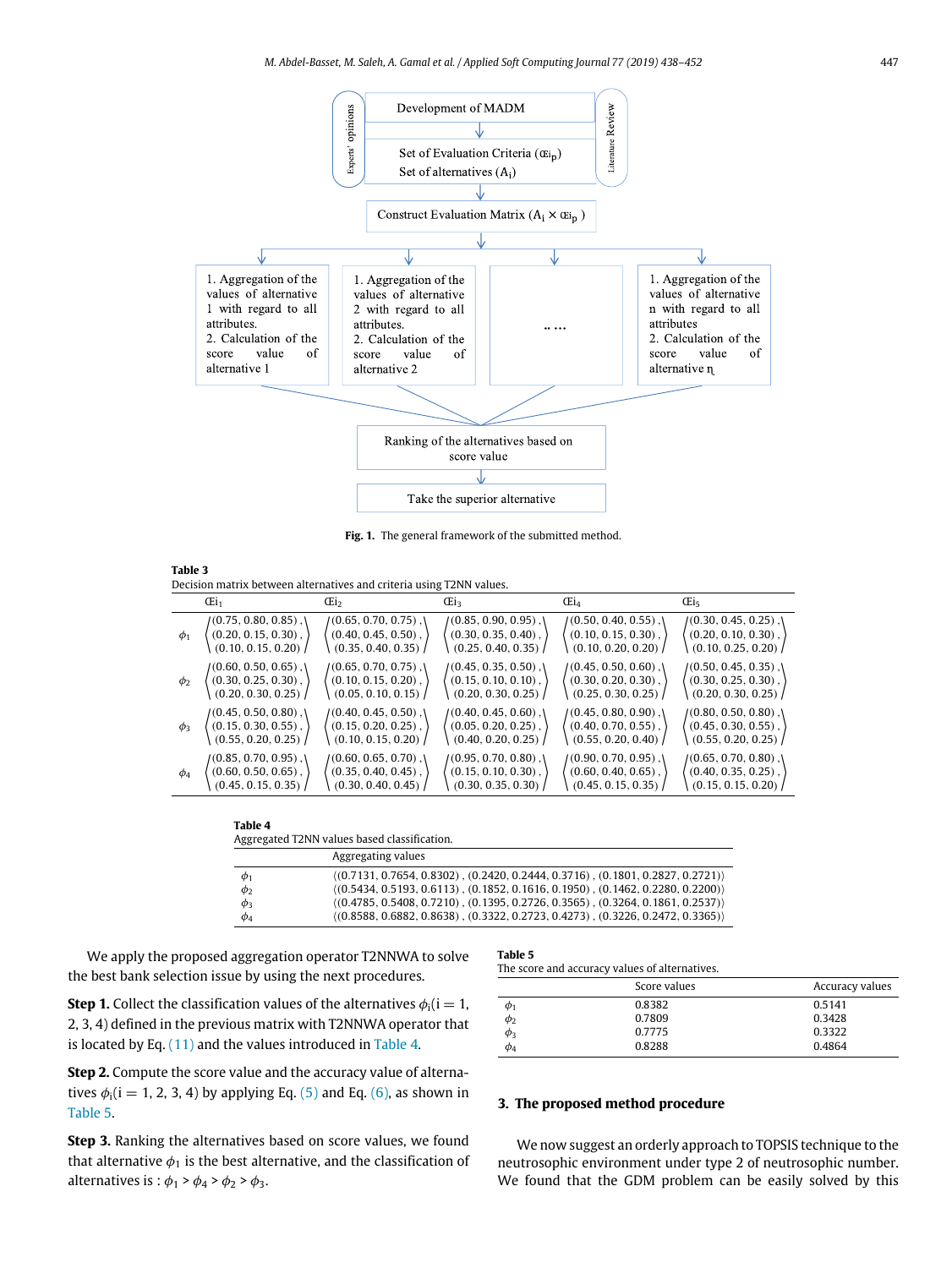

**Fig. 2.** The general framework for applying TOPSIS using type 2 neutrosophic number.

<span id="page-10-0"></span>

| $\sim$<br>. . | $\sim$ |
|---------------|--------|
|---------------|--------|

Semantic terms for the significance weight of each criteria.

| Linguistic variables          | The type 2 neutrosophic number scale for relative importance<br>of each criteria $[(T_T, T_I, T_F), (I_T, I_I, I_F), (F_T, F_I, F_F)]$ |
|-------------------------------|----------------------------------------------------------------------------------------------------------------------------------------|
| Weakly important (WI)         | $(0.20, 0.30, 0.20), (0.60, 0.70, 0.80), (0.45, 0.75, 0.75))$                                                                          |
| Equal important (EI)          | $(0.40, 0.30, 0.25), (0.45, 0.55, 0.40), (0.45, 0.60, 0.55))$                                                                          |
| Strong important (SI)         | $(0.65, 0.55, 0.55)$ , $(0.40, 0.45, 0.55)$ , $(0.35, 0.40, 0.35)$                                                                     |
| Very strongly important (VSI) | $(0.80, 0.75, 0.70)$ , $(0.20, 0.15, 0.30)$ , $(0.15, 0.10, 0.20)$                                                                     |
| Absolutely important (AI)     | $(0.90, 0.85, 0.95), (0.10, 0.15, 0.10), (0.05, 0.05, 0.10)$                                                                           |

<span id="page-10-1"></span>method under advanced neutrosophic environment. The general conceptualization of framework is displayed in [Fig.](#page-10-0) [2](#page-10-0).

The suggested framework consists of many phases, as presented in [Fig.](#page-10-0) [2](#page-10-0).

**Phase 1.** Establish a group of Exs and decide the goal, alternatives and criteria.

• Assume that EXs want to estimate the combination of *n* criteria and m alternatives EXs are symbolized by  $Ex_E = \{Ex_1, Ex_2,$ Ex<sub>3</sub>}, where E = 1, 2, ..., E, and alternatives by  $Alt_i = \{Alt_1, Alt_2, ...,$ Alt<sub>m</sub>}, where i = 1, 2, ..., m, assessed on *n* criteria  $Ei_p = \{Ei_1, Ei_2,$ ..,  $(Ei_n)$ ,  $p = 1, 2, ..., n$ .

**Phase 2.** Depict and design the linguistic scales.

- Obtain Exs' judgments on each element. Based on previous knowledge and experience on the topic, Exs are wanted to convey their judgments. Every Ex gives his/her judgment linguistically on all of these elements.
- Transform EXs' linguistic evaluations into type 2 neutrosophic numbers for every Ex providing his judgment with assistance of the linguistic terms.
- The significance weights of different criteria and the ordering of specific criteria are deemed as linguistic terms. These linguistic terms can be presented in type 2 neutrosophic number as in [Tables](#page-10-1) [6](#page-10-1) and [7](#page-11-1). The significance weight of each criterion can be obtained either by direct allocation or indirectly by pairwise comparisons  $[41]$  $[41]$  $[41]$ . Herein, we propose that the experts and decision makers use the linguistic terms presented

in [Tables](#page-10-1) [6](#page-10-1) and [7](#page-11-1) to evaluate the weight of the criteria and the classification of alternatives with account to different criteria.

- Build the preference relation matrix to locate the weights of criteria. Exs use the linguistic terms presented in [Table](#page-10-1) [6](#page-10-1) to assess the opinions of Exs with regard to each criterion.
- A neutrosophic multicriteria GDM problem can be briefly expressed in matrix:

<span id="page-10-3"></span>
$$
\begin{array}{cccc}\n & & \mathbf{Ei}_p & \dots & \mathbf{Ei}_n \\
 & & \mathbf{Ex}_1 & \begin{bmatrix} \tilde{z}_{11} & \dots & \tilde{z}_{1n} \\ \vdots & \ddots & \vdots \\ \mathbf{Ex}_m & \tilde{z}_{m1} & \dots & \tilde{z}_{mn} \end{bmatrix}\n\end{array}
$$
\nFormat as

\n
$$
\tilde{A} = \begin{bmatrix} \tilde{z}_{11} & \dots & \tilde{z}_{1n} \\ \vdots & \ddots & \vdots \\ \tilde{z}_{m1} & \dots & \tilde{z}_{mn} \end{bmatrix}
$$
\n(26)

<span id="page-10-2"></span>
$$
\tilde{\omega} = [\tilde{\omega}_1, \tilde{\omega}_2, \dots, \tilde{\omega}_n]
$$
\n(27)

Where  $\tilde{z}_{ip} = \left( (\Gamma_{T_{ip}}(z), \Gamma_{I_{ip}}(z), T_{F_{ip}}(z)), (\Gamma_{T_{ip}}(z), I_{I_{ip}}(z), \right)$  $I_{F_{ip}}(z)$ ),  $(F_{T_{ip}}(z), F_{I_{ip}}(z), F_{F_{ip}}(z))$ ,  $i = 1, 2, ..., m, p = 1$ , 2,  $\ldots$ , *n*, where  $\tilde{z}_{ip}$ ,  $\forall_{i,p}$  and  $\tilde{\omega}_p$ ,  $p = 1, 2, \ldots, n$  are linguistic terms. These linguistic terms can be described by type 2 neutrosophic number.

- **–** Calculating the weights of Exs. Exs' judgments are collected by using the equation given in [Box](#page-11-2) [XII.](#page-11-2)
- **–** Calculate the score value after aggregating the opinions of Exs for each criteria using Eq. ([5\)](#page-2-4). Then, normalize the obtained weights.

**Phase 3.** Construct the evaluation matrix.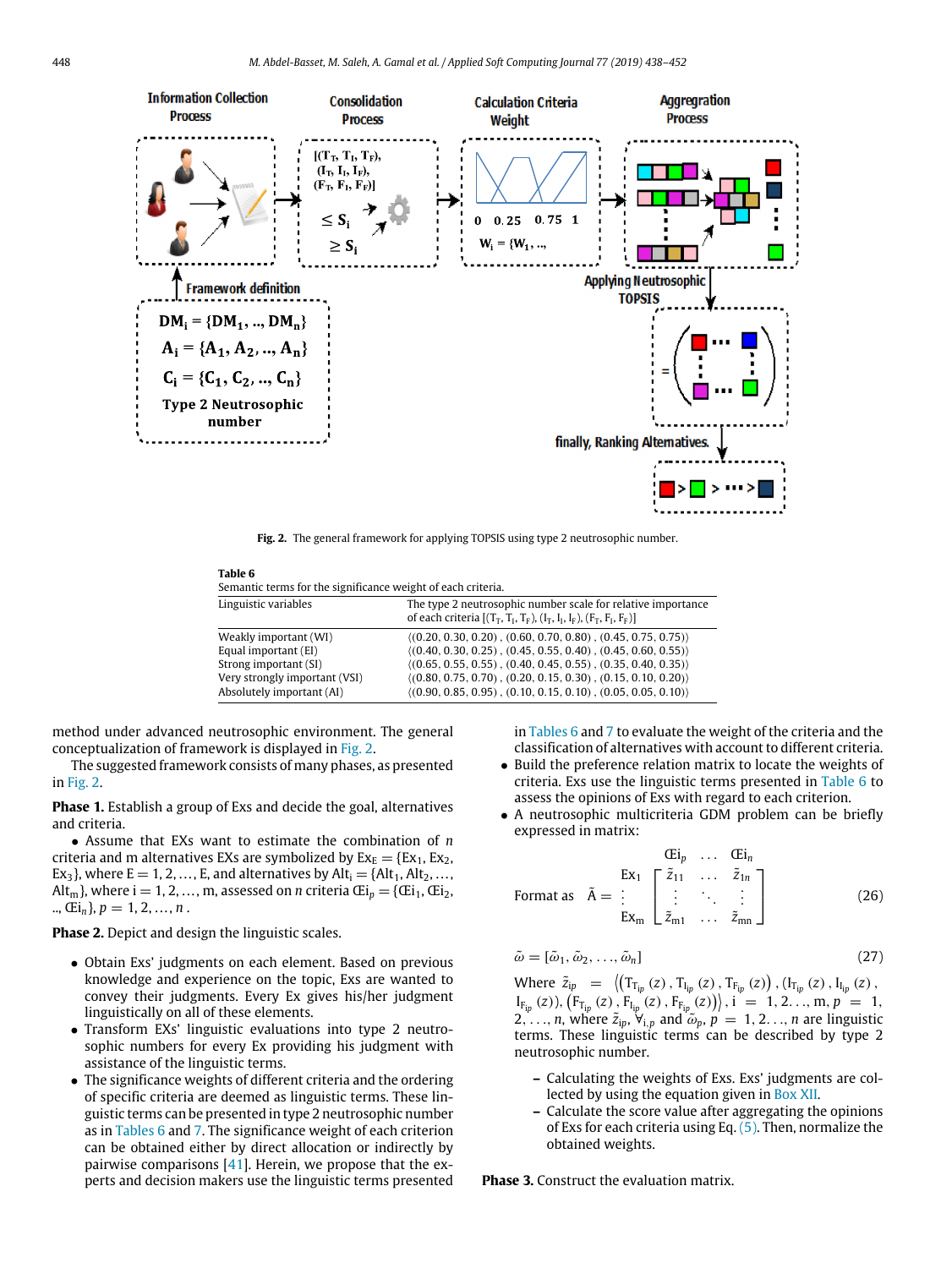<span id="page-11-2"></span><span id="page-11-1"></span>
$$
\tilde{z}_{ip}=\frac{\left[T_{T_{ip}}\left(z\right),T_{I_{ip}}\left(z\right),T_{F_{ip}}\left(z\right),\,I_{T_{ip}}\left(z\right),I_{I_{ip}}\left(z\right),I_{F_{ip}}\left(z\right),\,F_{T_{ip}}\left(z\right),F_{I_{ip}}\left(z\right),F_{F_{ip}}\left(z\right)\right]}{n}
$$

**Box XII.**

| Linguistic variables for the classification. |                                                                                                                                         |  |  |  |  |
|----------------------------------------------|-----------------------------------------------------------------------------------------------------------------------------------------|--|--|--|--|
| Linguistic variables                         | The type - 2 neutrosophic number scale for relative importance<br>of comparison matrix $[(T_T, T_I, T_F), (I_T, I_F), (F_T, F_I, F_F)]$ |  |  |  |  |
| Very Bad (VB)                                | $(0.20, 0.20, 0.10)$ , $(0.65, 0.80, 0.85)$ , $(0.45, 0.80, 0.70)$                                                                      |  |  |  |  |
| Bad(B)                                       | $(0.35, 0.35, 0.10), (0.50, 0.75, 0.80), (0.50, 0.75, 0.65)$                                                                            |  |  |  |  |
| Medium Bad (MB)                              | $(0.50, 0.30, 0.50)$ , $(0.50, 0.35, 0.45)$ , $(0.45, 0.30, 0.60)$                                                                      |  |  |  |  |
| Median(M)                                    | $(0.40, 0.45, 0.50), (0.40, 0.45, 0.50), (0.35, 0.40, 0.45)$                                                                            |  |  |  |  |
| Medium Good (MG)                             | $(0.60, 0.45, 0.50), (0.20, 0.15, 0.25), (0.10, 0.25, 0.15))$                                                                           |  |  |  |  |
| Good(G)                                      | $(0.70, 0.75, 0.80)$ , $(0.15, 0.20, 0.25)$ , $(0.10, 0.15, 0.20)$                                                                      |  |  |  |  |
| Very Good (VG)                               | $(0.95, 0.90, 0.95)$ , $(0.10, 0.10, 0.05)$ , $(0.05, 0.05, 0.05)$                                                                      |  |  |  |  |
|                                              |                                                                                                                                         |  |  |  |  |

• Build the evaluation matrix  $A_i \times \mathbb{E}$  to assess the classification of alternatives with respect to each criterion. Exs use the linguistic terms shown in [Table](#page-11-1) [7.](#page-11-1)

**Table 7**

$$
\begin{array}{cccc}\n & & \mathbf{G}i_{p} & \dots & \mathbf{G}i_{n} \\
 & & & \mathbf{Alt}_{1} & \begin{bmatrix} \tilde{z}_{11} & \dots & \tilde{z}_{1n} \\ \vdots & \ddots & \vdots \\ \mathbf{Alt}_{m} & \tilde{z}_{m1} & \dots & \tilde{z}_{mn} \end{bmatrix}\n\end{array}
$$
\nFormat as

\n
$$
\tilde{R} = \begin{bmatrix} \tilde{z}_{11} & \dots & \tilde{z}_{1n} \\ \vdots & \ddots & \vdots \\ \mathbf{Alt}_{m} & \tilde{z}_{m1} & \dots & \tilde{z}_{mn} \end{bmatrix}
$$
\n(29)

- Aggregate the final evaluation matrix using Eq.  $(1)$  divided by 3.
- Use the de-neutrosophication Eq.  $(5)$  $(5)$  for transforming type 2 neutrosophic number to the crisp value for each factor  $\tilde{z}_{ip}$ .
- Then, normalize the obtained matrix by Eq. [\(30](#page-11-3))

$$
\tilde{y}_{ip} = \frac{\tilde{z}_{ip}}{\sqrt{\sum_{i=1}^{m} \tilde{z}_{ip}^2}}; \ i = 1, 2, ..., m; \ p = 1, 2, ..., n. \tag{30}
$$

• Compute the weighted matrix by multiplying Eq.  $(27)$  $(27)$  $(27)$  by the normalized matrix as in Eq. [\(31\)](#page-11-4).

$$
Z_{ip} = \omega_p \times NM_{ip} \tag{31}
$$

**Phase 4.** Rank the alternatives

• We can describe the neutrosophic positive ideal solution (NPIS, A<sup>∗</sup> ) and Neutrosophic negative ideal solution (NNIS, .<br>A<sup>-</sup>)

$$
A^* = \{ <\max(\delta_{ip}|i = 1, 2, ..., m)|p\epsilon p^+ >, <\min(\delta_{ip}|i = 1, 2, ..., m)|p\epsilon p^- > \}
$$
(32)

$$
A^{-} = \{ \langle \min(\delta_{ip}|i = 1, 2, ..., m)|p\epsilon p^{+} \rangle, \langle \max(\delta_{ip}|i = 1, 2, ..., m)|p\epsilon p^{-} \rangle \}
$$
(33)

Where *p* <sup>+</sup> related with the criteria that have a profitable effect and *p*−related with the criteria that have a non-beneficial effect.

• The dimension of each alternative from A<sup>\*</sup> and A<sup>-</sup> can be currently computed as:

$$
d_i^* = \sqrt{\sum_{p=1}^n (\tilde{A}_{ip} - A_p^*)^2}, i = 1, 2, ..., m,
$$
 (34)

$$
d_i^- = \sqrt{\sum_{p=1}^n (\tilde{A}_{ip} - A_p^-)^2}, i = 1, 2, ..., m,
$$
 (35)

• A proximity factor is defined to locate the classification system of all available alternatives once the  $d_i^*$  and  $d_i^-$  of each

alternative  $A_i = (1, 2, ..., m)$  have been computed. The proximity coefficient of every available alternative is computed as:

$$
CC_i = \frac{d_i^-}{d_i^+ + d_i^-} \qquad i = 1, 2, ..., m \tag{36}
$$

<span id="page-11-6"></span>Clearly, an alternative  $A_i$  is closer to the (NPIS,  $A^*$ ) and further from (NNIS, A−). Thus, according to the closeness coefficient, we can decide the classification order of all alternatives and select the superior one from a set of available alternatives.

# **4. Real case study**

<span id="page-11-4"></span><span id="page-11-3"></span><span id="page-11-0"></span>We introduce a numerical case which implicates methods and data analysis to test the competence and the efficiency of suggested framework for selection of the best supplier to import cars, performed on an importing company in Egypt, Ghabbour Company, founded in 1960 and based in Cairo. Egypt the Corporation seeks to increase the numbers of suppliers. For this purpose, the executive managers suggested some alternatives such as  $Alt_1$  India,  $Alt_2$ Japan, *Alt*<sub>3</sub> China, *Alt*<sub>4</sub> USA and *Alt*<sub>5</sub> Germany. Consequently, the organization must evaluate suppliers and their sustainability. For this study, the corporation determined the most important criteria as being  $E_i$ 1 competency,  $E_i$ <sub>2</sub> capacity,  $E_i$ <sub>3</sub> commitment,  $E_i$ <sub>4</sub> control,  $E_i$ <sub>5</sub> cash,  $E_i$ <sub>6</sub> cost,  $E_i$ <sub>7</sub> consistency and  $E_i$ <sub>8</sub> communication for comparing alternatives and select the best alternative. These criteria are considered by three experts. The experts are: strategic expert, marketing expert and manufacturing expert, all with more than ten years of experience in this field. The hierarchical construction of this decision problem is presented in [Fig.](#page-12-1) [3.](#page-12-1) The suggested technique is employed to solve this issue and the computational steps are as follows:

<span id="page-11-8"></span><span id="page-11-7"></span>**Phase 1.** Organize a group of Exs and determine goals, alternatives and criteria.

• A group consisting of three Exs, symbolized by  $Ex_E = (Ex_1, Ex_2,$  $Ex<sub>3</sub>$ ), is constructed to select the best supplier which the Ghabbour Company can deal with it for importing motors. Alternatives are introduced as  $A_i = (Alt_1, Alt_2, Alt_3, Alt_4, Alt_5)$ . These alternatives are estimated based on eight criteria  $Ei_p = (Ei_1, Ei_2, Ei_3, Ei_4,$  $Ei<sub>5</sub>$ ,  $Ei<sub>6</sub>$ ,  $Ei<sub>7</sub>$ ,  $Ei<sub>8</sub>$ ), which are collected from a comprehensive literature and EXs' opinions.

<span id="page-11-10"></span><span id="page-11-9"></span>**Phase 2.** Depict and design the linguistic scales.

• Obtain Exs' judgments on each element. Based on the previously knowledge and experience on the topics, Exs are demanded to convey their judgments. Every Ex gives his judgment linguistically on every of these elements. Then,

<span id="page-11-11"></span><span id="page-11-5"></span>(28)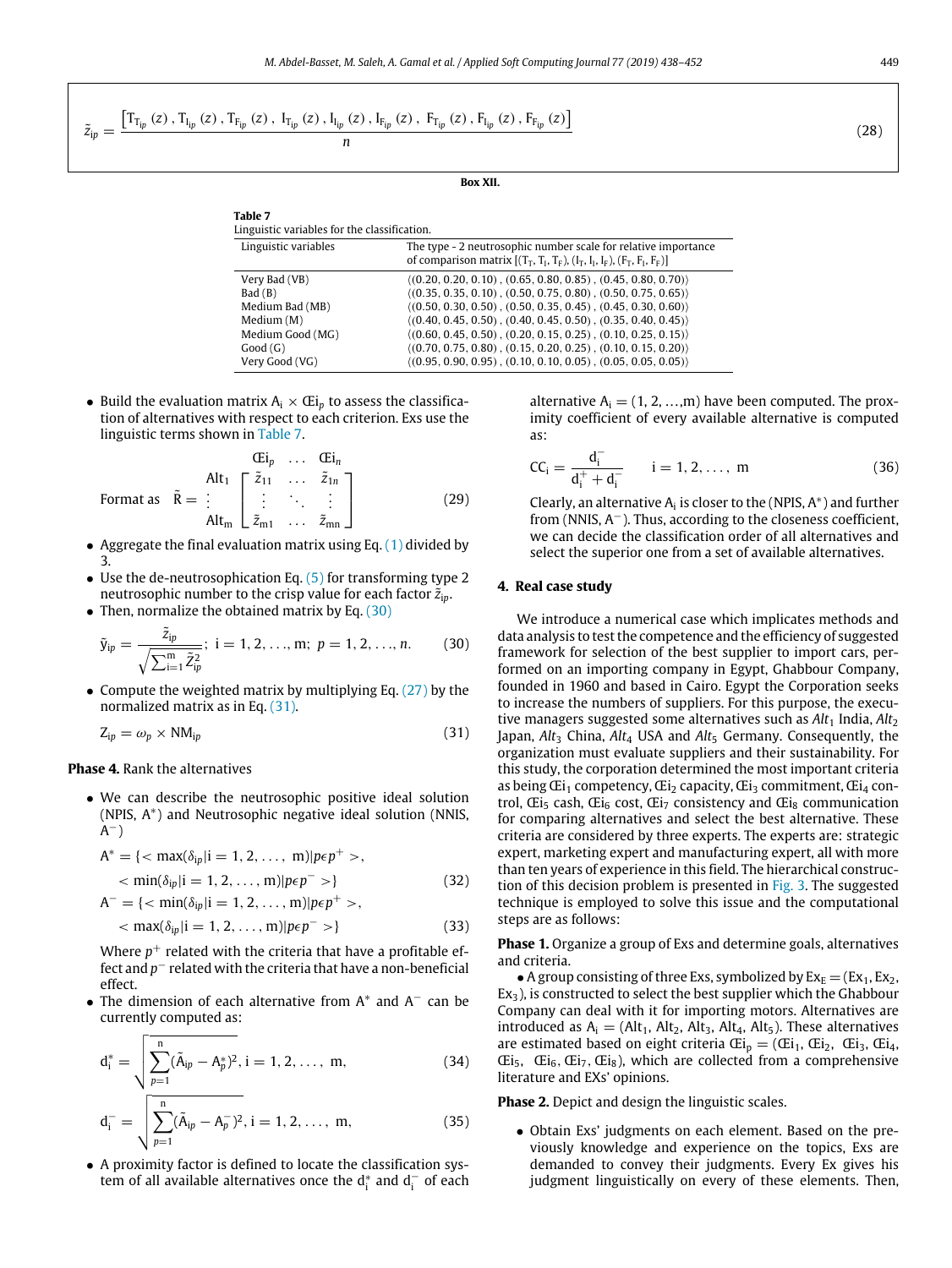<span id="page-12-4"></span>**Table 10**



**Fig. 3.** The hierarchy of the problem.

<span id="page-12-2"></span><span id="page-12-1"></span>**Table 8**

| The weight of criteria by experts. |       |      |                      |      |                      |                      |      |                      |
|------------------------------------|-------|------|----------------------|------|----------------------|----------------------|------|----------------------|
| EXs                                | Œi1   | Œi,  | Œi <sub>3</sub>      | Œi4  | Œis                  | <b>Eis</b>           | Œi-  | Œis                  |
| Ex <sub>1</sub>                    | 'SI)  | (WI) | $\langle SI \rangle$ | (SI) | (AI)                 | 'EI\                 | 'EI\ | (EI)                 |
| Ex <sub>2</sub>                    | (VSI) | 'EI\ | (VSI)                | (AI) | $\langle SI \rangle$ | $\langle SI \rangle$ | (WI) | $\langle SI \rangle$ |
| Ex <sub>2</sub>                    | 'AI)  | 'EI) | (VSI)                | 'AI) | $\langle SI \rangle$ | 'EI\                 | 'EI\ | (VSI)                |

transform EXs' linguistic evaluations into type 2 neutrosophic numbers as in [Tables](#page-10-1) [6](#page-10-1) and [7.](#page-11-1)

- Build the preference relation matrix to locate the weights of criteria using Eq. ([26\)](#page-10-3) as presented in [Table](#page-12-2) [8](#page-12-2). EXs employ the semantic terms displayed in [Table](#page-10-1) [6](#page-10-1) to assess the opinions of EXs with consideration to every criterion.
- Calculate the weights of Exs; Exs' judgments are collected by using Eq. [\(28\)](#page-11-5). Then, calculate the score value after aggregating the opinions of Exs for each criteria using Eq. [\(5\)](#page-2-4). Then, normalize the obtaining weights as presented in [Table](#page-12-3) [9](#page-12-3).

#### **Phase 3.** Create the valuation matrix.

- Form the valuation matrix  $A_i \times \times I_i$  using Eq. [\(29\)](#page-11-6) to assess the ratings of alternatives with esteem to every criterion, as in [Table](#page-12-4) [10.](#page-12-4) Exs use the linguistic terms presented in [Table](#page-11-1) [7.](#page-11-1)
- Aggregate the final evaluation matrix using Eq.  $(1)$  $(1)$  as in [Table](#page-13-0) [11](#page-13-0).

• Use the de-neutrosophication Eq.  $(5)$  $(5)$  for transforming type 2 neutrosophic numbers to the crisp values, as shown in [Table](#page-13-1) [12](#page-13-1).

• Then, construct the normalized decision matrix by Eq. [\(30\)](#page-11-3), as presented in [Table](#page-13-2) [13.](#page-13-2)

• Compute the weighted matrix by multiplying Eq.  $(27)$  $(27)$  $(27)$  by the normalized matrix as in Eq. [\(31\)](#page-11-4), as shown in [Table](#page-13-3) [14](#page-13-3).

## **Phase 4.** Rank the alternatives

**Table 9**

<span id="page-12-3"></span>• We can define the neutrosophic positive ideal solution (NPIS, A ∗ ) and the Neutrosophic negative ideal solution (NNIS, A−) by Eqs. ([32](#page-11-7)) and ([33](#page-11-8)).

| Classification of alternatives and criteria by EXs. |                  |                             |                             |                             |                             |                             |                              |                             |                             |
|-----------------------------------------------------|------------------|-----------------------------|-----------------------------|-----------------------------|-----------------------------|-----------------------------|------------------------------|-----------------------------|-----------------------------|
| Exs                                                 | $Alt_n$          | (Ei <sub>1</sub> )          | $\mathbb{G}_{2}$            | Œi3                         | Œi <sub>4</sub>             | Œi,                         | $\overline{\text{Ei}}_6$     | $\mathbb{G}$ i <sub>7</sub> | Œi <sub>8</sub>             |
|                                                     | Alt <sub>1</sub> | $\langle MG \rangle$        | $\langle G \rangle$         | $\langle \text{VG} \rangle$ | $\langle MG \rangle$        | $\langle B \rangle$         | $\langle \text{VG} \rangle$  | $\langle VB \rangle$        | $\langle \text{VG} \rangle$ |
|                                                     | Alt <sub>2</sub> | $\langle VB \rangle$        | $\langle \text{VG} \rangle$ | $\langle G \rangle$         | $\langle B \rangle$         | $\langle MG \rangle$        | $\langle \mathsf{G} \rangle$ | $\langle G \rangle$         | $\langle G \rangle$         |
| Ex <sub>1</sub>                                     | Alt <sub>3</sub> | $\langle MG \rangle$        | $\langle MG \rangle$        | $\langle MG \rangle$        | $\langle M \rangle$         | $\langle B \rangle$         | $\langle MG \rangle$         | $\langle G \rangle$         | $\langle MG \rangle$        |
|                                                     | $Alt_4$          | $\langle G \rangle$         | $\langle MB \rangle$        | $\langle \text{VG} \rangle$ | $\langle MG \rangle$        | $\langle \text{VG} \rangle$ | $\langle \text{VG} \rangle$  | $\langle MG \rangle$        | $\langle \text{VG} \rangle$ |
|                                                     | Alt <sub>5</sub> | $\langle VB \rangle$        | $\langle B \rangle$         | $\langle B \rangle$         | $\langle \text{VG} \rangle$ | $\langle VB\rangle$         | $\langle MG \rangle$         | $\langle MG \rangle$        | $\langle M \rangle$         |
|                                                     | Alt <sub>1</sub> | $\langle G \rangle$         | $\langle MB \rangle$        | $\langle MB \rangle$        | $\langle \text{VG} \rangle$ | $\langle \text{VG} \rangle$ | $\langle \text{VG} \rangle$  | $\langle MG \rangle$        | $\langle G \rangle$         |
|                                                     | Alt <sub>2</sub> | $\langle MB \rangle$        | $\langle VB \rangle$        | $\langle G \rangle$         | $\langle M \rangle$         | $\langle M \rangle$         | $\langle \mathsf{G} \rangle$ | $\langle VB \rangle$        | $\langle MG \rangle$        |
| Ex <sub>2</sub>                                     | Alt <sub>3</sub> | $\langle \text{VG} \rangle$ | $\langle MG \rangle$        | $\langle \text{VG} \rangle$ | $\langle MG \rangle$        | $\langle VB\rangle$         | $\langle MG \rangle$         | $\langle G \rangle$         | $\langle \text{VG} \rangle$ |
|                                                     | Alt <sub>4</sub> | $\langle \text{VG} \rangle$ | $\langle VB \rangle$        | $\langle \text{VG} \rangle$ | $\langle \text{VG} \rangle$ | $\langle MB \rangle$        | $\langle VB \rangle$         | $\langle MB \rangle$        | $\langle \text{VG} \rangle$ |
|                                                     | Alt <sub>5</sub> | $\langle MB \rangle$        | $\langle B \rangle$         | $\langle \text{VG} \rangle$ | $\langle \text{VG} \rangle$ | $\langle VB \rangle$        | $\langle \text{VG} \rangle$  | $\langle MB \rangle$        | $\langle M \rangle$         |
|                                                     | Alt <sub>1</sub> | $\langle \text{VG} \rangle$ | $\langle B \rangle$         | $\langle \text{VG} \rangle$ | $\langle \text{VG} \rangle$ | $\langle G \rangle$         | $\langle \text{VG} \rangle$  | $\langle \text{VG} \rangle$ | $\langle \text{VG} \rangle$ |
| Ex <sub>3</sub>                                     | Alt <sub>2</sub> | $\langle M \rangle$         | $\langle \text{VG} \rangle$ | $\langle MB \rangle$        | $\langle MB \rangle$        | $\langle MG \rangle$        | $\langle M \rangle$          | $\langle M \rangle$         | $\langle M \rangle$         |
|                                                     | Alt <sub>3</sub> | $\langle G \rangle$         | $\langle B \rangle$         | $\langle MG \rangle$        | $\langle MG \rangle$        | $\langle VB \rangle$        | $\langle B \rangle$          | $\langle MG \rangle$        | $\langle G \rangle$         |
|                                                     | Alt <sub>4</sub> | $\langle B \rangle$         | $\langle MB \rangle$        | $\langle \text{VG} \rangle$ | $\langle MB \rangle$        | $\langle MG \rangle$        | $\langle M \rangle$          | $\langle G \rangle$         | $\langle \text{VG} \rangle$ |
|                                                     | Alt <sub>5</sub> | $\langle MB \rangle$        | $\langle \text{VG} \rangle$ | $\langle M \rangle$         | $\langle MB \rangle$        | $\langle MG \rangle$        | $\langle \text{VG} \rangle$  | $\langle MB \rangle$        | $\langle MB \rangle$        |



<span id="page-12-5"></span>**Fig. 4.** Ranking the alternatives according to the best supplier.

- The distance of each alternative from A<sup>\*</sup> and A<sup>-</sup> can be currently calculated by Eqs.  $(34)$  $(34)$  and  $(35)$  $(35)$  $(35)$  as:  $d^* = (0.021, 0.016,$ 0.012, 0.012, and 0.018),  $d^- = \{0.011, 0.017, 0.019, 0.022, \text{and}$ 0.017).
- The proximity coefficient of each available alternative is computed by Eq. [\(36\)](#page-11-11) as in [Table](#page-14-35) [15.](#page-14-35)

• The ordering for the optimal alternatives of selecting the best supplier is: Alt<sub>3</sub>, Alt<sub>4</sub>, Alt<sub>2</sub>, Alt<sub>5</sub>, and Alt<sub>1</sub>, as presented in [Fig.](#page-12-5) [4](#page-12-5).

### **5. Concluding remarks**

<span id="page-12-0"></span>MADM issues generally occur in difficult environments related to uncertainty and imprecise data. The type 2 neutrosophic number is an efficient tool to deal with expert's impreciseness or incompleteness, and the decision maker's appreciations and assessments over alternative with esteem to attribute. In the first part of the article, we present the proposed method, introducing the type 2 neutrosophic number and defining its operations, properties and

| The final results of normalized criteria weights. |                                                                    |        |                      |  |  |  |  |  |
|---------------------------------------------------|--------------------------------------------------------------------|--------|----------------------|--|--|--|--|--|
| Weight $\tilde{\omega}_n$                         | Aggregation weight by T2NN                                         | Crisp  | Normalized<br>weight |  |  |  |  |  |
| (Ei <sub>1</sub> )                                | $(0.78, 0.72, 0.73), (0.23, 0.25, 0.32), (0.18, 0.18, 0.22))$      | 0.7617 | 0.16                 |  |  |  |  |  |
| Œi <sub>2</sub>                                   | $(0.33, 0.30, 0.23), (0.50, 0.60, 0.53), (0.45, 0.65, 0.62)$       | 0.3800 | 0.08                 |  |  |  |  |  |
| Œi3                                               | $(0.75, 0.68, 0.65), (0.27, 0.25, 0.38), (0.22, 0.20, 0.25))$      | 0.7283 | 0.15                 |  |  |  |  |  |
| Œi <sub>4</sub>                                   | $(0.82, 0.75, 0.82), (0.20, 0.25, 0.25), (0.15, 0.17, 0.18))$      | 0.7933 | 0.17                 |  |  |  |  |  |
| Œi <sub>5</sub>                                   | $(0.73, 0.65, 0.68)$ , $(0.30, 0.35, 0.40)$ , $(0.25, 0.28, 0.27)$ | 0.6858 | 0.14                 |  |  |  |  |  |
| $\overline{\text{Ei}}_6$                          | $(0.48, 0.38, 0.35), (0.43, 0.52, 0.45), (0.42, 0.53, 0.48)$       | 0.4758 | 0.10                 |  |  |  |  |  |
| $\mathbb{G}$ i <sub>7</sub>                       | $(0.33, 0.30, 0.23)$ , $(0.50, 0.60, 0.53)$ , $(0.45, 0.65, 0.62)$ | 0.3800 | 0.08                 |  |  |  |  |  |
| <b>CEis</b>                                       | $(0.62, 0.53, 0.50), (0.35, 0.38, 0.42), (0.32, 0.37, 0.37)$       | 0.6017 | 0.12                 |  |  |  |  |  |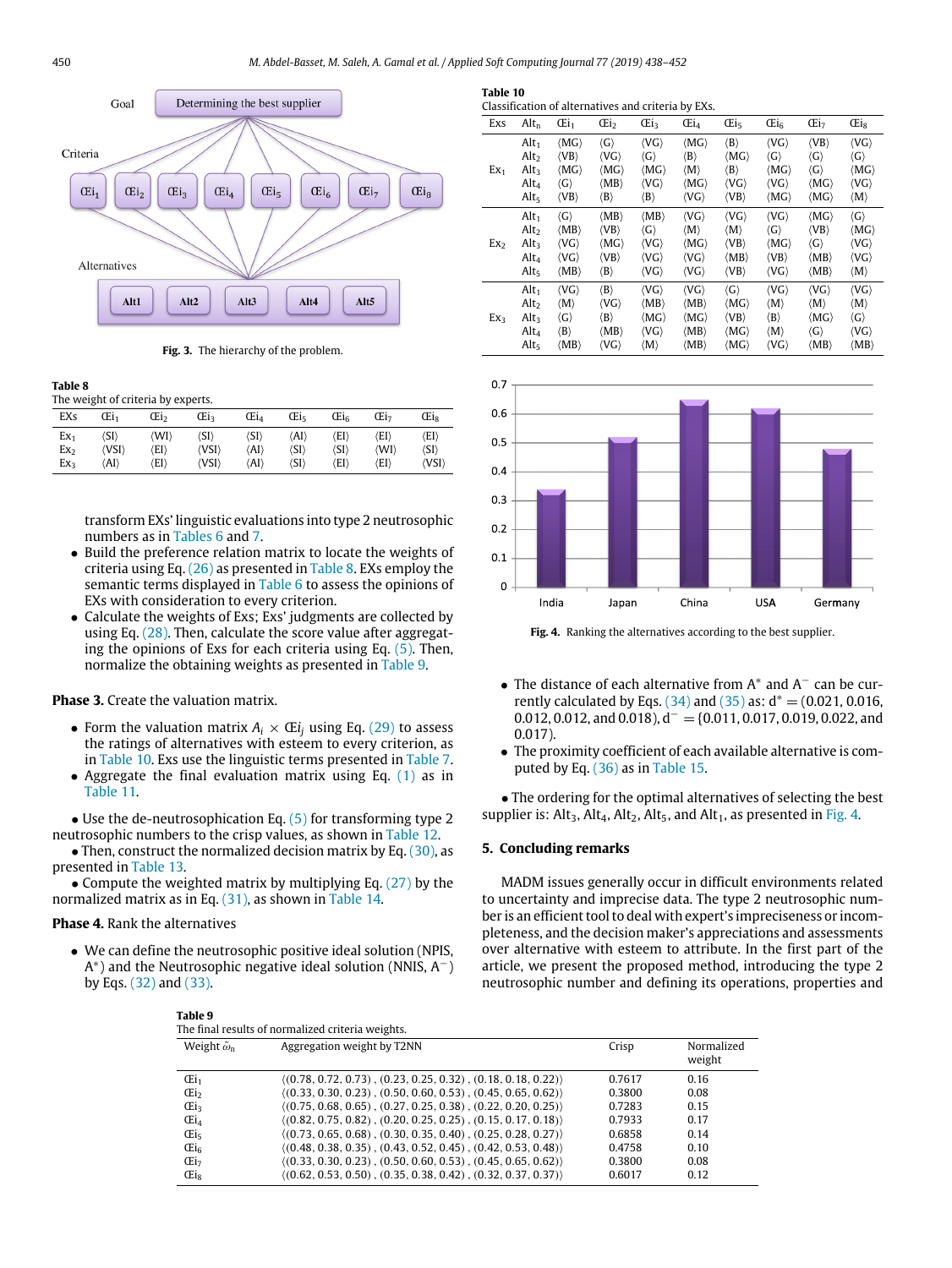<span id="page-13-0"></span>

| Table 11 |  |  |
|----------|--|--|
|          |  |  |

|                  | The consolidated decision matrix. |                               |                           |                               |
|------------------|-----------------------------------|-------------------------------|---------------------------|-------------------------------|
| EXS              | (Ei <sub>1</sub>                  | Œi <sub>2</sub>               | Œi3                       | Œi <sub>4</sub>               |
| $Alt_1$          | $(0.617, 0.599, 0.623)$ ,         | $(0.476, 0.440, 0.453)$ ,     | $(0.650, 0.619, 0.650)$ , | $(0.653, 0.629, 0.650)$ ,     |
|                  | $(0.013, 0.001, 0.014)$ ,         | $(0.013, 0.018, 0.030)$ ,     | $(0.003, 0.004, 0.004)$ . | $(0.006, 0.005, 0.006)$ ,     |
|                  | (0.003, 0.005, 0.005)             | (0.008, 0.011, 0.026)         | (0.001, 0.008, 0.005)     | (0.008, 0.006, 0.001)         |
| Alt <sub>2</sub> | $(0.353, 0.308, 0.358)$ ,         | $(0.640, 0.613, 0.637)$ ,     | $(0.552, 0.544, 0.593)$ , | $(0.393, 0.351, 0.358)$ ,     |
|                  | $(0.043, 0.042, 0.064)$ ,         | $(0.002, 0.003, 0.007)$ ,     | $(0.004, 0.005, 0.009)$ , | $(0.033, 0.039, 0.060)$ ,     |
|                  | (0.024, 0.032, 0.063)             | (0.004, 0.007, 0.006)         | (0.002, 0.002, 0.008)     | (0.026, 0.030, 0.059)         |
| Alt <sub>3</sub> | $(0.617, 0.599, 0.623)$ ,         | (0.475, 0.393, 0.358), \      | (0.603, 0.539, 0.571), \  | $(0.485, 0.420, 0.458)$ . (   |
|                  | $(0.013, 0.001, 0.014)$ ,         | $(0.006, 0.006, 0.017)$ ,     | $(0.001, 0.008, 0.001)$ , | $(0.005, 0.003, 0.011)$ ,     |
|                  | (0.003, 0.005, 0.005)             | (0.002, 0.016, 0.005)         | (0.001, 0.001, 0.004)     | (0.001, 0.008, 0.003)         |
| $Alt_4$          | $(0.589, 0.588, 0.591)$ , $($     | $(0.383, 0.261, 0.358)$ , $($ | $(0.664, 0.657, 0.664)$ , | $(0.588, 0.510, 0.571)$ , $($ |
|                  | $(0.006, 0.005, 0.003)$ ,         | $(0.054, 0.003, 0.057)$ ,     | $(0.003, 0.003, 0.004)$ , | $(0.003, 0.001, 0.002)$ ,     |
|                  | (0.008, 0.005, 0.002)             | (0.030, 0.024, 0.084)         | (0.004, 0.004, 0.004)     | (0.008, 0.001, 0.002)         |
| Alt <sub>5</sub> | $(0.383, 0.261, 0.358)$ ,         | $(0.511, 0.497, 0.380)$ ,     | $(0.522, 0.519, 0.501)$ , | $(0.650, 0.619, 0.650)$ ,     |
|                  | $(0.054, 0.003, 0.057)$ ,         | $(0.008, 0.019, 0.011)$ ,     | $(0.007, 0.011, 0.007)$ , | $(0.002, 0.001, 0.004)$ ,     |
|                  | (0.030, 0.024, 0.084)             | (0.004, 0.009, 0.007)         | (0.003, 0.005, 0.005)     | (0.004, 0.003, 0.005)         |
| EXs              | Œi.                               | Œi <sub>6</sub>               | Œi7                       | <b>Eis</b>                    |
| $Alt_1$          | $(0.589, 0.588, 0.591)$ ,         | $(0.664, 0.657, 0.664)$ ,     | $(0.545, 0.490, 0.501)$ , | $(0.656, 0.648, 0.659)$ ,     |
|                  | $(0.006, 0.005, 0.003)$ ,         | $(0.003, 0.003, 0.004)$ ,     | $(0.004, 0.004, 0.004)$ , | $(0.005, 0.007, 0.003)$ ,     |
|                  | (0.008, 0.005, 0.002)             | (0.004, 0.004, 0.004)         | (0.003, 0.001, 0.002)     | (0.008, 0.001, 0.002)         |
| Alt <sub>2</sub> | $(0.485, 0.420, 0.458)$ ,         | (0.535, 0.566, 0.593), \      | $(0.415, 0.444, 0.453)$ , | $(0.511, 0.499, 0.533)$ , $($ |
|                  | $(0.005, 0.003, 0.011)$ ,         | $(0.003, 0.006, 0.021)$ ,     | $(0.013, 0.024, 0.035)$ , | $(0.004, 0.005, 0.010)$ ,     |
|                  | (0.001, 0.008, 0.003)             | (0.001, 0.003, 0.006)         | (0.005, 0.016, 0.021)     | (0.001, 0.005, 0.005)         |
|                  |                                   |                               |                           |                               |
| Alt <sub>3</sub> | $(0.245, 0.245, 0.099)$ ,         | $(0.408, 0.365, 0.232)$ ,     | $(0.535, 0.566, 0.593)$ , | $(0.617, 0.599, 0.623)$ ,     |
|                  | $(0.070, 0.160, 0.193)$ .         | $(0.017, 0.028, 0.053)$ ,     | $(0.003, 0.006, 0.021)$ , | $(0.013, 0.001, 0.014)$ ,     |
|                  | (0.034, 0.160, 0.106)             | (0.008, 0.047, 0.021)         | (0.001, 0.003, 0.006)     | (0.003, 0.005, 0.005)         |
| $Alt_4$          | $(0.588, 0.510, 0.571)$ ,         | $(0.491, 0.490, 0.501)$ ,     | $(0.530, 0.466, 0.533)$ , | $(0.664, 0.657, 0.664)$ ,     |
|                  | $(0.003, 0.001, 0.002)$ ,         | $(0.008, 0.012, 0.007)$ ,     | $(0.005, 0.004, 0.009)$ , | $(0.003, 0.003, 0.004)$ ,     |
|                  | (0.008, 0.001, 0.002)             | (0.003, 0.005, 0.005)         | (0.002, 0.004, 0.006)     | (0.004, 0.004, 0.004)         |
| Alt <sub>5</sub> | $(0.325, 0.277, 0.232)$ ,         | $(0.653, 0.629, 0.650)$ ,     | $(0.483, 0.337, 0.458)$ , | $(0.407, 0.380, 0.458)$ ,     |
|                  | $(0.028, 0.032, 0.060)$ ,         | $(0.006, 0.005, 0.006)$ ,     | $(0.017, 0.006, 0.017)$ , | $(0.027, 0.024, 0.038)$ ,     |
|                  | (0.007, 0.053, 0.025)             | (0.008, 0.006, 0.001)         | (0.007, 0.008, 0.018)     | (0.018, 0.016, 0.041)         |

#### **Table 12**

| The final aggregated matrix. |        |        |                 |        |        |        |        |              |
|------------------------------|--------|--------|-----------------|--------|--------|--------|--------|--------------|
| $E_i / Alt_n$                | Œi1    | Œi2    | Œi <sub>3</sub> | Œi4    | Œis    | Œis    | Œi-    | <b>CE</b> is |
| Alt <sub>1</sub>             | 0.8659 | 0.8061 | 0.8751          | 0.8765 | 0.8598 | 0.8844 | 0.8336 | 0.8814       |
| Alt <sub>2</sub>             | 0.7488 | 0.8720 | 0.8497          | 0.7614 | 0.8118 | 0.8509 | 0.8002 | 0.8385       |
| Alt <sub>3</sub>             | 0.8659 | 0.7954 | 0.8523          | 0.8118 | 0.6493 | 0.7600 | 0.8509 | 0.8759       |
| Alt <sub>4</sub>             | 0.8597 | 0.7487 | 0.8844          | 0.8467 | 0.8467 | 0.8263 | 0.8298 | 0.8844       |
| Alt <sub>5</sub>             | 0.7487 | 0.8166 | 0.8339          | 0.8763 | 0.7351 | 0.8765 | 0.7940 | 0.7851       |
|                              |        |        |                 |        |        |        |        |              |

#### <span id="page-13-1"></span>**Table 13**

<span id="page-13-2"></span>The normalized decision matrix.

| $E_i / Alt_n$    | Œi1  | Œi <sub>2</sub> | Œi <sub>3</sub> | Œi <sub>4</sub> | Œi-  | Œis. | Œi7  | Œis. |
|------------------|------|-----------------|-----------------|-----------------|------|------|------|------|
| Alt <sub>1</sub> | 0.34 | 0.31            | 0.33            | 0.34            | 0.33 | 0.34 | 0.32 | 0.35 |
| Alt <sub>2</sub> | 0.32 | 0.38            | 0.37            | 0.32            | 0.35 | 0.36 | 0.34 | 0.36 |
| Alt <sub>3</sub> | 0.38 | 0.35            | 0.37            | 0.36            | 0.28 | 0.33 | 0.37 | 0.39 |
| Alt <sub>4</sub> | 0.36 | 0.31            | 0.37            | 0.35            | 0.35 | 0.35 | 0.35 | 0.37 |
| Alt-             | 0.32 | 0.35            | 0.36            | 0.38            | 0.32 | 0.38 | 0.34 | 0.33 |

functioning rules. Then, we suggest an aggregation operator, called T2NNWA operator, the score function and the accuracy function, and apply them to solve a MADM problem under neutrosophic environment using type 2 neutrosophic numbers. We discuss two properties of the T2NNWA operator. Finally, the competence, the performance and the applicability of the suggested technique is

**Table 14**

illustrated with the best bank selection problem to do some banking transactions. In the second part, we present a powerful application of the proposed method under GDM in neutrosophic environment and employ the TOPSIS method in the neutrosophic environment by the type 2 neutrosophic numbers. We apply the proposed method in a problem of selection of the best supplier for importing cars. The method can be easily used to compute and rank the alternatives under group decision making process. The suggested technique can be as well employed in other decision making issues, such as pattern recognition, medical diagnosis, personnel selection, information project selection, material selection and other management decision problems.

<span id="page-13-3"></span>

| The weighted matrix.    |        |        |        |                 |        |                          |        |            |
|-------------------------|--------|--------|--------|-----------------|--------|--------------------------|--------|------------|
| $E_i$ /Alt <sub>n</sub> | Œi1    | Œi,    | Œiء    | Œi <sub>4</sub> | Œi.    | $\overline{\text{Ei}}_6$ | Œi7    | <b>Eis</b> |
| Alt <sub>1</sub>        | 0.0544 | 0.0248 | 0.0495 | 0.0578          | 0.0462 | 0.0340                   | 0.0256 | 0.0420     |
| Alt <sub>2</sub>        | 0.0512 | 0.0304 | 0.0555 | 0.0544          | 0.0490 | 0.0360                   | 0.0272 | 0.0432     |
| Alt <sub>3</sub>        | 0.0608 | 0.0280 | 0.0555 | 0.0612          | 0.0392 | 0.0330                   | 0.0296 | 0.0468     |
| Alt <sub>4</sub>        | 0.0576 | 0.0248 | 0.0555 | 0.0595          | 0.0490 | 0.0350                   | 0.0280 | 0.0444     |
| Alt <sub>5</sub>        | 0.0512 | 0.0280 | 0.0540 | 0.0664          | 0.0448 | 0.0380                   | 0.0272 | 0.0396     |